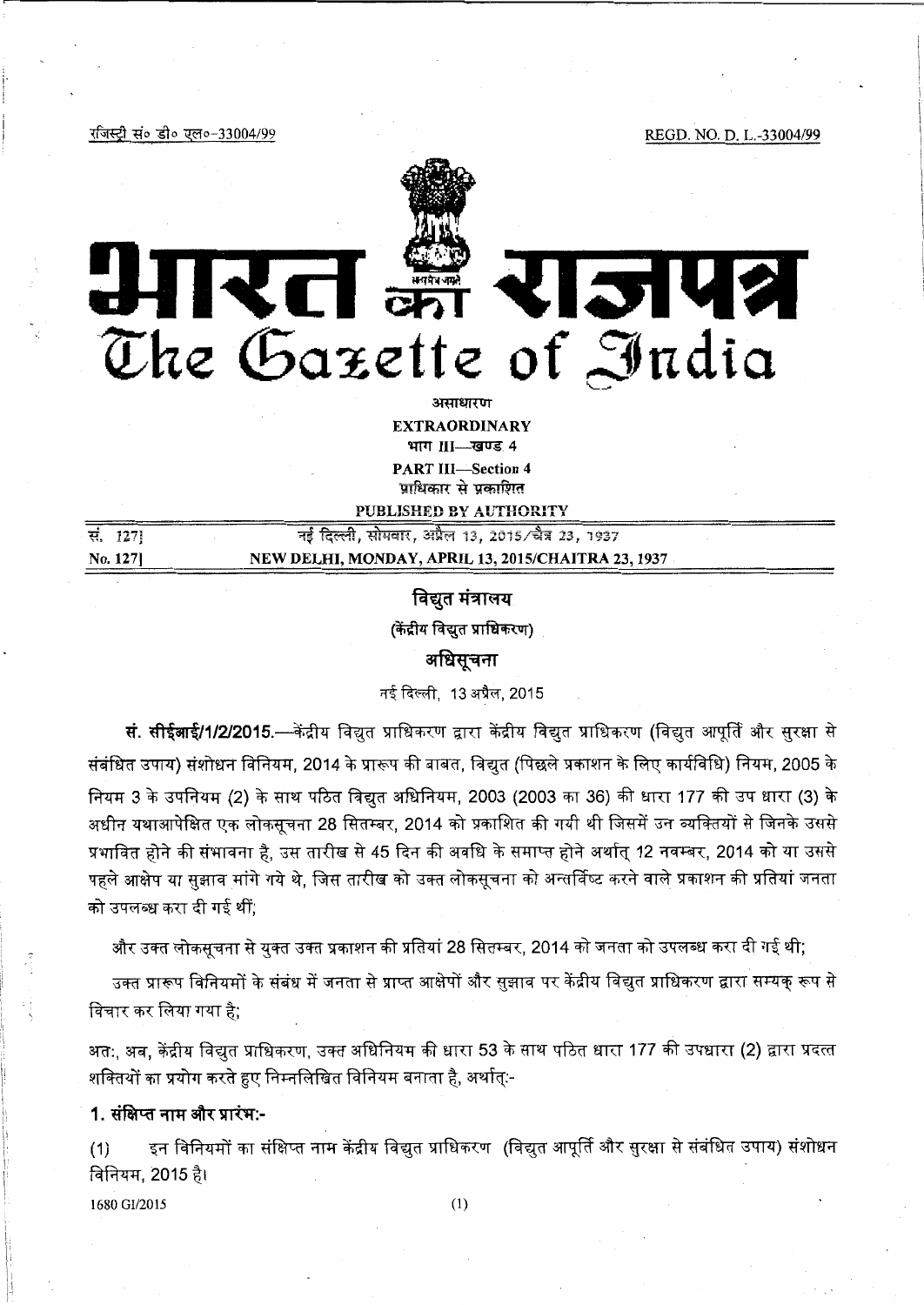<mark>2. ये विनियम राजपत्र में उनके प्रकाशन की तारीख को प्रवृत्त होंगे।<br>केंद्रीय विद्युत प्राधिकरण (सुरक्षा और विद्युत आपूर्ति से संबंधित उपाय) विनियम, 2010 (जिसे इसमें इसके पश्चात् उक्त</mark> **faिtaम कहा गया है) के विनियम 2 के उप विनियम (1) में,--**

(क) खण्ड (च) के पश्चात निम्नलिखित खण्ड अंत:स्थापित किया जाएगा. अर्थात:-

'(च क) "चार्ड इलैक्ट्रिकल सुरक्षा इंजीनियर" से समुचित सरकार द्वारा विनियम 5 क में निर्दिष्ट रूप से यथाअधिसूचित किया गया व्यक्ति अभिप्रेत है:':

(ख) खण्ड (ध) के पश्चात् निम्नलिखित खण्ड अन्त:स्थापित किया जाएगा, अर्थात्:-

'(ध क) "खान विद्यत निरीक्षक" से खानों और तेल क्षेत्रों के इलैक्टिकल प्रतिष्ठापनों के प्रयोजन के लिए धारा 162 की उपधारा (1) के अधीन समुचित सरकार द्वारा उस हैसियत में नियुक्त किया गया व्यक्ति अभिप्रेत है;';

(ग) खण्ड (फ) के स्थान पर निम्नलिखित खण्ड रखा जाएगा, अर्थात्:-

(ग) खण्ड (क) के स्थान पर ानम्नालाखत खण्ड रखा जाएगा, जयात्.-<br>'(फ) "ज्वलनरोधी परिसर" से ऐसा परिसर अभिप्रत है जिसमें उसके भाग में रखे जाने वाले विस्फोटक जो वातावरण को जला '(फ) "ज्वलनरोधी परिसर" से ऐसा परिसर अभिप्रत है जिसमें उसके भाग में रखे जाने वाले विस्फोटक जो वातावरण को जला<br>सकते हैं और जो किसी संमिश्र विस्फोटक के आंतरिक विस्फोट के दौरान दबाव के साथ बने रहते हैं तथा जो परिसर के आस-पास के वातावरण में विस्फोट के पारेषण को रोकता है:';

(घ) खण्ड (य क) के पश्चात् निम्नलिखित रखा जाएगा, अर्थात्:-

'(य क क) "निरीक्षण अधिकारी" से इन विनियमों के अधीन इलैक्ट्रिकल प्रतिष्ठापनों के परिक्षण और निरीक्षण के लिए उत्तरदायी अधिकारी अभिप्रेत है;';

(ड़) खण्ड (य ग) के स्थान पर निम्नलिखित रखा जाएगा अर्थात्:-

"(~ **.Y)** ~ ~ ~• \* <sup>~</sup>**f1 l+i 1.-4 Sf 'of 1<11** ~ **ffe .fir~ ~!(mt** ~ **fifi- lITrfcfi** ~ **ti f4 f..l** *fe:ISc.* <sup>~</sup> "(य ग) सुरक्षित आंतरिक परिपथ" से उसकी सामान्य प्रचालन और त्रुटि की वह दशाएं जैसा कि मानक ब्यूरो में विनिर्दिष्ट है<br>के अधीन प्रचालित कोई परिपथ सूचित है, जो उपरोक्त कही गयी दशाओं में प्रचालन के दौरान किसी चिंगारी, ज्वलन या के अधीन प्रचालित कोई परिपथ सूचित है, जो उपरोक्त कही गयी दशाओं में प्रचालन के दौरान किसी चिंगारी, ज्वलन या<br>किसी तापीय प्रभाव के प्रकट होने के समय, किसी प्रस्तुत गैसीय विस्फोटक वातावरण में ज्वलन कारित करने के योग्य नही है;';

(य ग क) "आंतरिक रूप से सुरक्षित यंत्र" से ऐसे विद्युत यंत्रों का सूचक है जिसमें सभी परिपथ आंतरिक रूप से सुरक्षित परिपथ हैं:':

(च) खण्ड (य ट) के पश्चात् निम्नलिखित खण्ड अंतस्थापित किया जाएगा, अर्थात्:-

'(य र क) "अधिसूचित वोल्टेज" से समुचित सरकार द्वारा विनियम 30 और विनियम 43 के अधीन स्व-प्रमाणन के प्रयोजन के लिए अधिसूचित वोल्टेज अभिप्रेत है;';

(छ) खण्ड (य ब) के पश्चात् निम्नलिखित खण्ड अंत:स्थापित किया जाएगा, अर्थात्:-

'(य ब क) "स्व-प्रमाणन" से आपूर्तिकर्ता या स्वामी द्वारा विनियम 30 और विनियम 43 के अधीन यथाअपेक्षित विहित प्ररूप में जारी किया गया प्रमाण-पत्र अभिप्रेत है;';

**3.** उक्त विनियम में विनियम 5 के स्थान पर निम्नलिखित विनियम रखा जाएगा, अर्थात्:-

•5\_ ~Jlcf4)r.fii:1 ~~ ~-(1) ~ % ~ 311'~:fdrticlT ~ 3fcl7TTf -3,qlGrl 4;qf..l4j 3ITT: fctcRUT 4iqf..l4j "5. इलैक्ट्रीकल सुरक्षा अधिकारी – (1) विद्युत के सभी आपूर्तिकर्ता जिसके अंतर्गत उत्पादन कंपनियां और वितरण कंपनियां<br>भी हैं इन वििनयमों के अधीन विनिर्दिष्ट सुरक्षा उपायों का पालन सुनिश्चित करने के लिए अपने संगठन में विद्युत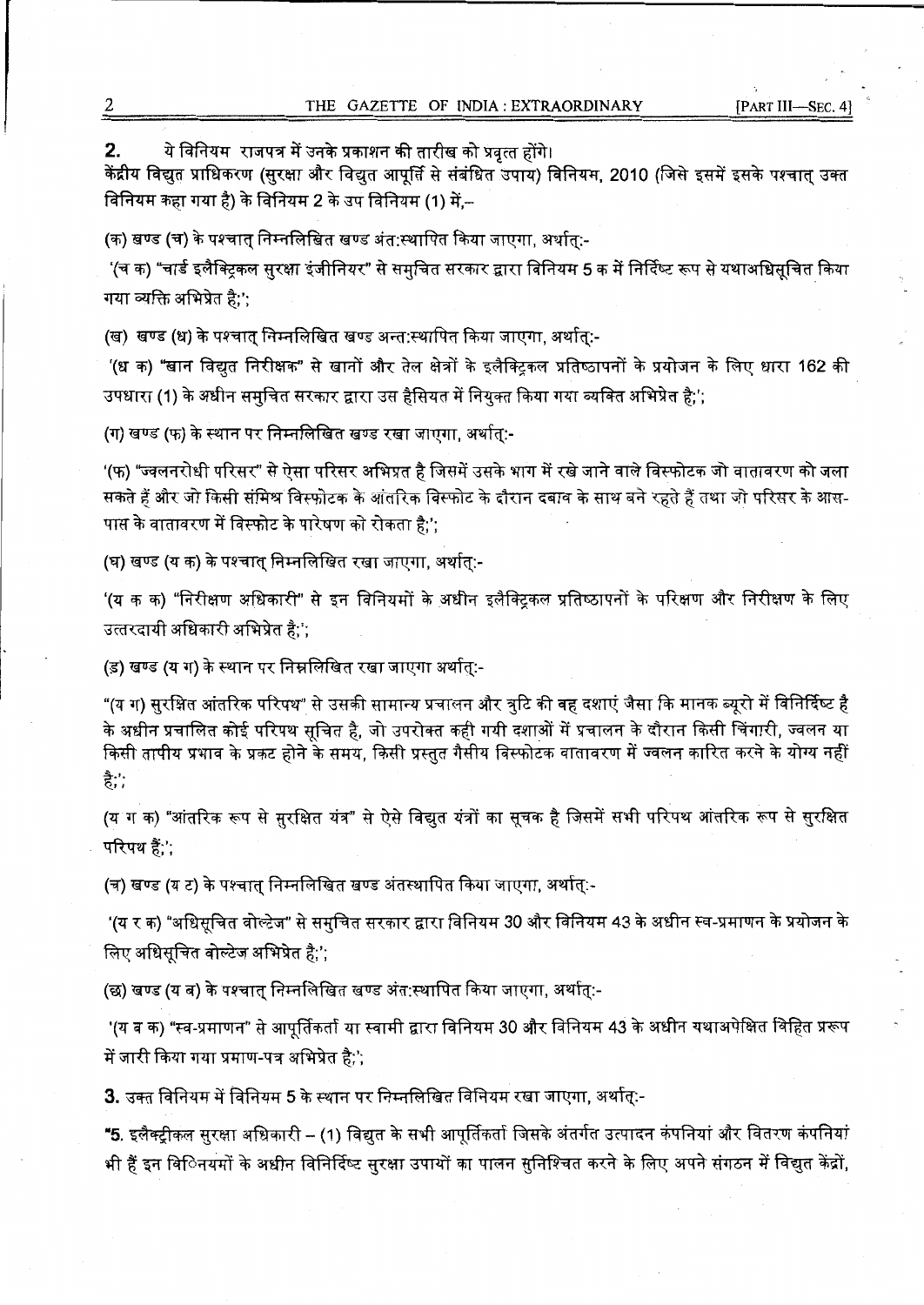उपकेंद्रों. पारेषण और वितरण लाइनों के संनिर्माण, प्रचालन और रखरखाव के लिए एक इलैक्टिकल सुरक्षा अधिकारी को पदाभिहित करेंगे।

(2) इलैक्ट्रिकल सुरक्षा अधिकारी इलैक्ट्रिकल इंजिनियरी में डिग्री के साथ इलैक्ट्रिकल प्रतिष्ठापनों के प्रचालन और रखरखाव में कम से कम पाँच वर्ष का अनुभव रखता हो।

(3) उप विनियम (1) के अधीन पदाभिहित इलैक्ट्रिकल सुरक्षा अधिकारी इन विनियमों के अधीन विनिर्दिष्ट सुरक्षा उपायों का पालन सुनिश्चित करने के लिए एक वर्ष से अनधिक अवधि के अंतराल पर ऐसे प्रतिष्ठापनों <mark>के ससंगत मान</mark>कों के अनुसार आवधिक परिक्षण और निरिक्षण को परा करेगा. और यथास्थिति अनसची-IV के प्रारूप I या प्रारूप II या प्रारूप III में उसका रिकार्ड रखेगा और स्वामी द्वारा सम्यक रूप से अभिस्वीकृत किए गए सुरक्षा अपेक्षाओं की सिफारिशों को उनके अनुपालन की तारीख के साथ रजिस्टर रखेगा. उसके पश्चात उसे इलैक्टिकल निरिक्षक को उपलब्ध कराएगा. जब और जैसे वह उसकी अपेक्षा करे।

(4) कारखाना अधिनियम, 1948 (1948 का 63) के अधीन रजिस्टीकृत कारखाने सहित प्रत्येक इलेक्टिकल संस्थापना और खान अधिनियम. 1952 (1952 का 35) में यथा परिभाषित खान और तेल क्षेत्रों के लिए. जहां 250 किलोवाट से ज्यादा का विद्यत लोड कनेक्ट हो. वहां यथास्थिति. प्रतिष्ठापन का स्वामी अथवा कारखाने या खान का प्रबंधमंडल, उप विनियम (2) में विनिर्दिष्ट अर्हता और अनुभव रखने वाले इलेक्ट्रिकल सुरक्षा अधिकारी को अधिनियम के अधीन निर्धारित किए गए सुरक्षा उपबंधों और उसके अधीन बनाए गए विनियमों का अनुपालन सुनिश्चित कराने के लिए अभिहित करेगा, जो सुसंगत मानकों के अनुसार सिफारिश किए गए आवधिक परीक्षण करेगा और अधिकतम एक वर्ष के अंतराल पर ऐसे प्रतिष्ठान का निरीक्षण करेगा और इन विनियमों की अनुसूची IV के, यथास्थिति, प्ररूप-I या प्ररूप-II या प्ररूप-III में, उनका अभिलेख रखेगा: और परीक्षण रिपोर्टों और स्वामी द्वारा भली भांति स्वीकत सरक्षा से संबंधित सिफारिशों और बाद में किए गए उनके अनुपालनों का एक रजिस्टर अनरक्षित करेगा तथा जब भी आवश्यक होगा. ऐसे अभिलेखों को इलेक्टिकल इंस्पेक्टर को उपलब्ध कराएगा ।''

4. उक्त विनियमों में, विनियम 5 के बाद, निम्नलिखित विनियम अंत:स्थापित किया जाएगा अर्थातु:-

## "5 (क) चार्टड इलेक्ट्रिकल सुरक्षा इंजीनियर-

समुचित सरकार इन विनियमों के विनियम 30 और विनियम 43 के अधीन स्व-प्रमाणीकरण के प्रयोजन हेतु इलेक्ट्रिकल प्रतिष्ठापनों के स्वामी या आपूर्तिकर्ता अथवा उपभोक्ता की सहायता करने के लिए विनियम (5) के उप-विनियम (2) में यथा विनिर्दिष्ट अर्हता और अनुभव रखने वाले विद्युत सुरक्षा अभियंताओं को प्राधिकृत कर सकेगी ।" ।

5. उक्त विनियमों में, विनियम 30 के उप विनियम (2) से (5) के स्थान पर, निम्नलिखित विनियम रखा जाएगा, अर्थात्:-

''(2) आपूर्तिकर्ता या उपभोक्ता से संबंधित अधिसूचित समान अथवा उससे कम वोल्टेज के प्रतिष्ठानों की समय-समय पर जांच और परीक्षण आपर्तिकर्ता या उपभोक्ता द्वारा किया जाएगा और स्व-प्रमाणित किया जाएगा।

इलेक्ट्रिकल इंस्पेक्टर द्वारा आपूर्तिकर्ता या उपभोक्ता से संबंधित अधिसूचित वोल्टेज से अधिक वोल्टेज का आवधिक  $(3)$ निरीक्षण और परीक्षण किया जाएगा:

परंत आपूर्तिकर्ता या स्वामी या उपभोक्ता को समुचित सरकार के इलेक्ट्रिकल इंस्पेक्टर द्वारा अपने प्रतिष्ठान का निरीक्षण और परीक्षण कराने का विकल्प प्राप्त होगा।

परंतु यह और कि खानों, तेल क्षेत्रों और रेलवे के प्रत्येक इलेक्ट्रिकल प्रतिष्ठान का समुचित सरकार के इलेक्ट्रिकल इंस्पेक्टर द्वारा कालिकत: निरीक्षण और परीक्षण किया जाएगा।

(4) जहां, यथास्थति, केंद्रीय अथवा राज्य सरकार, द्वारा आपूर्तिकर्ता को प्रतिष्ठान का निरीक्षण और परीक्षण करने का निदेश दिया जाता है, वहां ऐसा आपूर्तिकर्ता अनुसूची-IV में विनिर्दिष्ट प्ररूप I, II और III में संबंधित उपभोक्ता को प्रतिष्ठान की स्थिति से अवगत कराएगा और इस रिपोर्ट की एक प्रति इलेक्ट्रिकल इंस्पेक्टर को प्रस्तुत करेगा ।

3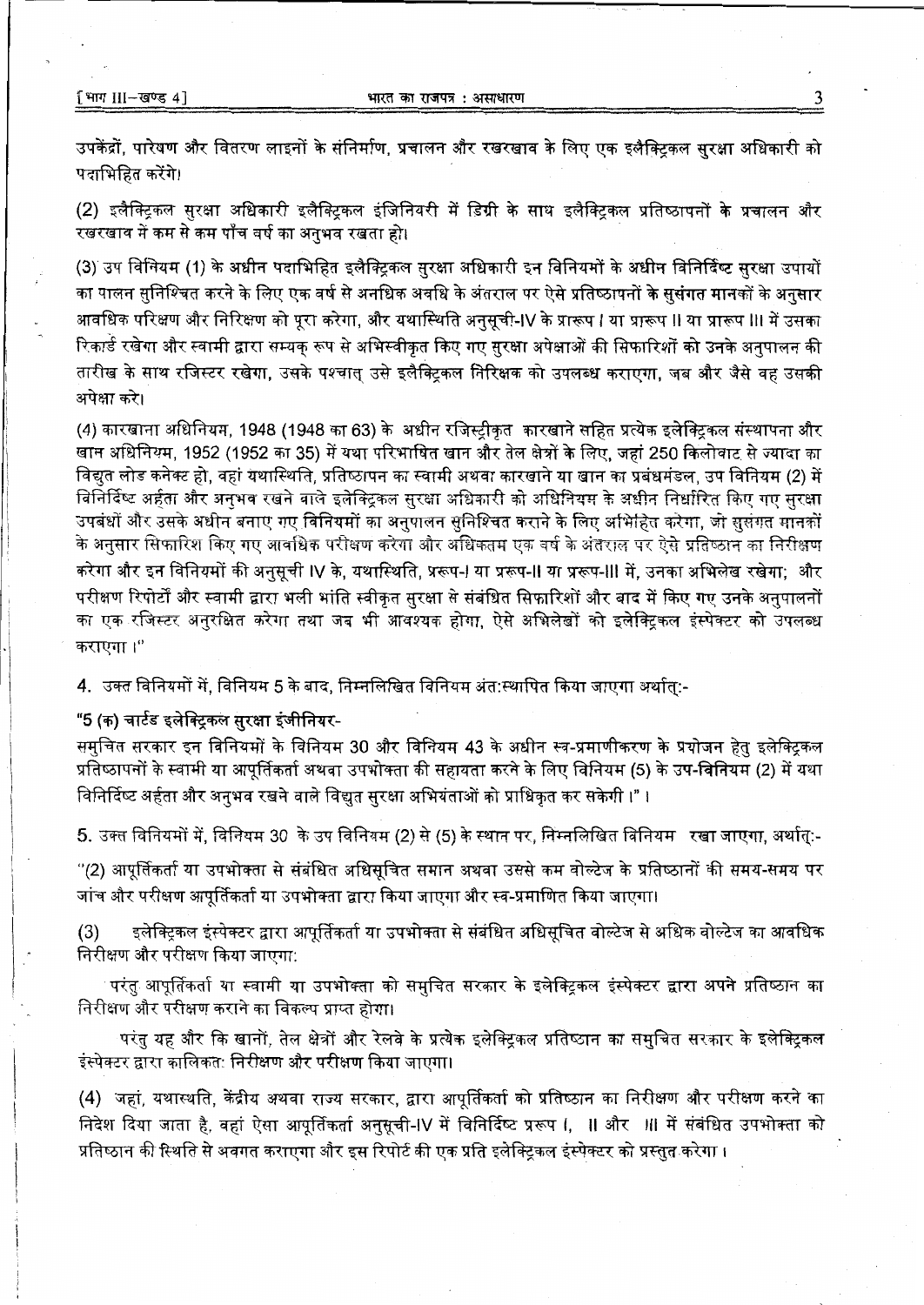(5) इलेक्टिकल इंस्पेक्टर, ऐसी रिपोर्ट प्राप्त होने पर, आपर्तिकर्ता द्वारा प्रस्तुत रिपोर्ट अथवा अभिलेख में विभिन्नता. प्रत्येक मामले में परिस्थितियों को ध्यान में रखते हुए, को स्वीकार कर सकता है और रिपोर्ट के अनुसार बताई गई त्रटियों को दर करने की सिफारिश कर सकता है।

(6) यदि किसी भी प्रतिष्ठान का स्वामी, इलेक्ट्रिकल इंस्पेक्टर की रिपोर्ट में उल्लिखित त्रटियों को इसके लिए निर्धारित समय-सीमा में दूर करने में असफल रहता है तो ऐसे प्रतिष्ठानों की इलेक्ट्रिकल इंस्पेक्टर के निर्देश पर विद्यत आपर्ति काट दी जाएगी। इसके लिए इलेक्टिकल इंस्पेक्टर को कम से कम 48 घंटे का नोटिस प्रतिष्ठान के स्वामी को देना होगा :

परंतु उस मामले में प्रतिष्ठान को विद्युत आपूर्ति काटी नहीं जाएगी, यदि अधिनियम की धारा 162 की उप धारा (2) के अधीन अपील की गई है और अपीलीय प्राधिकारी ने बिजली काटने के आदेशों पर रोक लगा दी है।

(7) सभी प्रतिष्ठानों के स्वामियों का यह उत्तरदायित्व होगा कि वे प्रतिष्ठानों को जोखिम मुक्त स्थिति में अनुरक्षित तथा संचालित करें और जैसाकि विनिर्माता अथवा भारतीय मानक ब्यूरो की प्रथा के सुसंगत कोड द्वारा सिफारिश की गई हो।''

6. उक्त विनियमों में, विनियम 32 के स्थान पर निम्नलिखित विनियम रखा जाएगा. अर्थात:-

"32. विद्यत उत्पादक युनिटों की स्थापना और जांच:- क्षमता जिससे अधिक विद्यत उत्पादक युनिटों. जिनमें ऊर्जा के नवीकरणीय स्रोतों से विद्युत का उत्पादन करने वाली विद्युत उत्पादक युनिटें शामिल हैं, की अधिनियम की धारा 162 की उपधारा (1) के अधीन समुचित सरकार द्वारा जारी की गई अधिसूचना के अनुसार चालू होने से पहले इलेक्ट्रिकल इंस्पेक्टर द्वारा निरीक्षण किए जाने की आवश्यकता होगी।"

7. उक्त विनियमों में, विनियम 42 के स्थान पर निम्नलिखित विनियम रखा जाएगा, अर्थात:-

**"42. अर्थ लीकेज के बचाव के उपकरण:- 250 वॉ**ट से अनधिक तथा 2 कि.वाट से कम क्षमता के विद्युत प्रतिष्ठान और 250 वो. से अनधिक वोल्ट वाले प्रतिष्ठान, जिन पर अधिनियम की धारा 54 के उपबंध लागू नहीं होते, को छोड़कर, प्रत्येक विद्युत प्रतिष्ठान को विद्युत की आपूर्ति अर्थ लीकेज सुरक्षा उपकरण द्वारा नियंत्रित की जाएगी, जिसकी अधिकतम अर्थ लीकेज थ्रेशोल्ड घरेलू कनेक्शनों के लिए 30 मिलिएम्प और अन्य सभी प्रतिष्ठानों के लिए 100 मिलिएम्प से अधिक नहीं होनी चाहिए, ताकि अर्थ फॉल्ट अथवा करंट की लीकेज के घटित होने पर आपूर्ति को तत्काल काटा जा सके ;

परंत ऐसे अर्थ लीकेज प्रोटेक्टिव डिवाइसों की प्रोटेक्टिव डिवाइस वाली सिरोपरि आपूर्ति लाइनों के लिए आवश्यकता नहीं होगी, जो आपूर्ति ट्रांसफार्मरों के न्यूट्ल से प्रभावी रूप से बंधी है और विनियम 73 के अनुरूप है।"

उक्त विनियमों में, विनियम 43 के लिए, निम्नलिखित को रखा जाएगा अर्थात्:-8.

"43. विद्युत निरीक्षक द्वारा अनुमोदन और स्व-प्रमाणन-

(1) अधिसूचित और इससे कम वोल्टेज के प्रत्येक वैद्युत संस्थापन का निरीक्षण, जांच की जाएगी और आपूर्ति शरू करने से पहले या छह महीने अथवा इससे ज्यादा समय से बंद संस्थापन को पुन: शुरू करने के लिए इन विनियमों के अंतर्गत विनिर्दिष्ट सूचना उपायों का पर्यवेक्षण सुनिश्चित करने के लिए संस्थापन के स्वामी द्वारा उसे स्व-प्रमाणित किया जाएगा तथा ऐसा स्वामी वैद्युत निरीक्षक को स्व-प्रमाणन की रिपोर्ट अनुसूची-IV के, यथास्थिति, प्ररूप-I या प्ररूप-II या प्ररूप-III में, प्रस्तुत करेगा.

(2) वोल्टेज जिसके संबंध में वैद्युत प्रतिष्ठानों की जिसमें कि आपूर्तिकर्ता या उपभोक्ता का प्रतिष्ठान शामिल है, विद्युत निरीक्षक द्वारा निरीक्षण और जांच की जाएगी. को समचित सरकार द्वारा अधिसचित किया जाएगा!

(3) अधिसूचित वोल्टेज से अधिक के प्रत्येक वैद्युत संस्थापन और उत्पादक केंद्रों के सभी उपकरणों और विनियम 32 के अंतर्गत विनिर्दिष्ट क्षमता से अधिक के प्रतिष्ठानों को आपूर्ति शुरू करने से पहले अथवा छह महीने या इससे अधिक समय से बंद प्रतिष्ठान को पन: शरू करने के लिए सरक्षा उपायों को सनिश्चित करने के लिए इन विनियमों के अंतर्गत वैद्युत निरीक्षक द्वारा जांचा जाएगा और निरीक्षण किया जाएगा:

परंतु कि स्वामी या आपूर्तिकर्ता या उपभोक्ता के पास समुचित सरकार के वैद्युत निरीक्षक द्वारा उसके प्रतिष्ठान की निरीक्षण और जांच का विकल्प है!

(4) वैद्यत निरीक्षक उप विनियम (1) में संदर्भित स्व-प्रमाणन रिपोर्ट की प्राप्ति के बाद, आपूर्तिकर्ता या स्वामी द्वारा प्रस्तुत की गई रिपोर्ट को स्वीकार कर सकेगा और प्रत्येक मामले में परिस्थिति की अपेक्षा के अनुसार परिवर्तन अभिलिखित कर सकेगा और रिपोर्ट के अनुसार कमियों को दूर करने की सिफारिश कर सकेगा :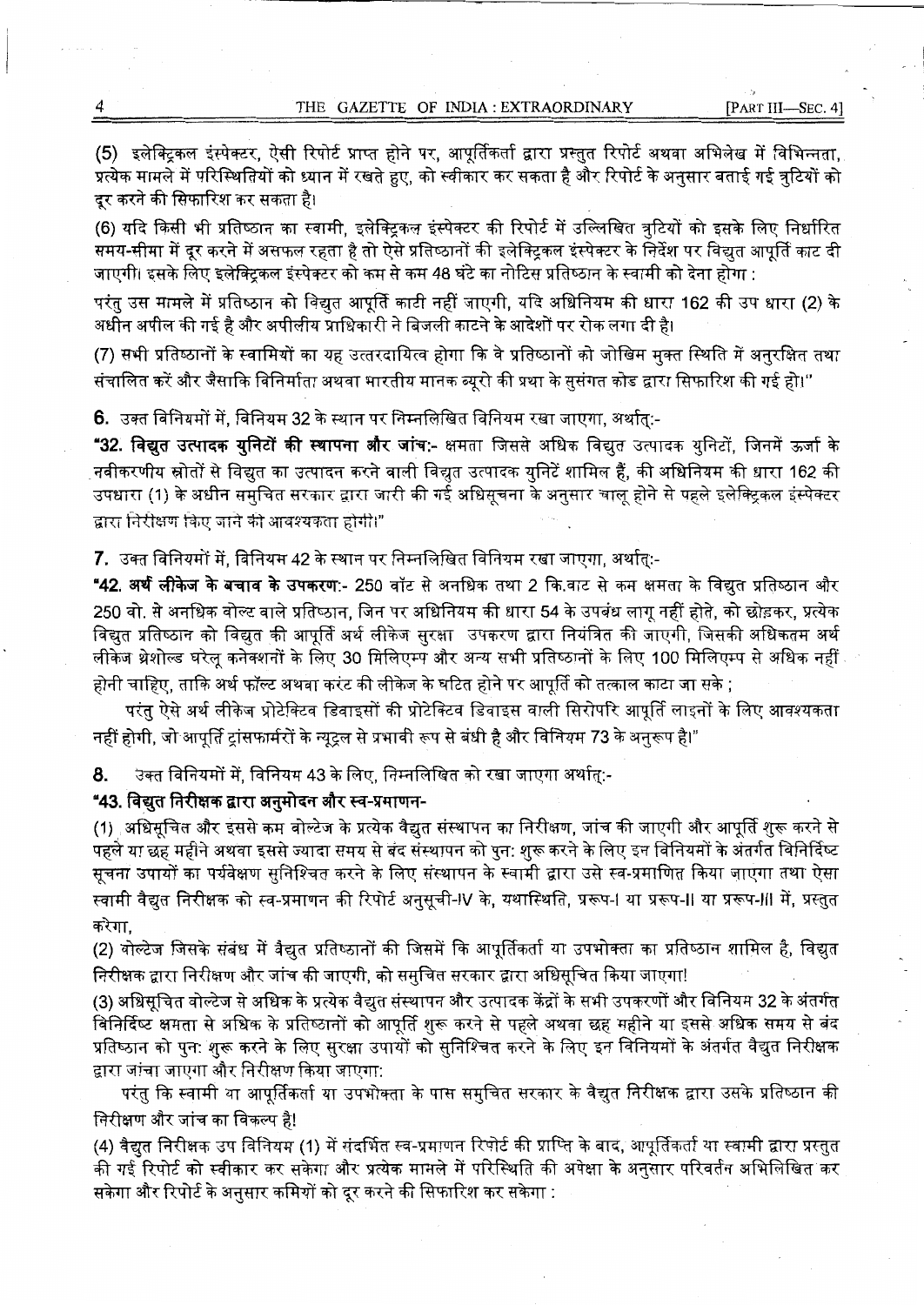परंतु यह और कि अधिनियम की धारा 54 के अंतर्गत आने वाले प्रत्येक वैद्युत प्रतिष्ठान जिस में खानों, तेल क्षेत्रों और रेलवे के प्रत्येक वैद्युत प्रतिष्ठान शामिल हैं, को उपविनियम (3) में यथा विनिर्दिष्ट समुचित सरकार के वैद्युत निरीक्षक द्वारा जांचा एवं निरीक्षित किया जाएगा।

(5) छह महीने से अधिक समय से काटी गई अधिसूचित वोल्टेज से अधिक के संस्थापन में आपूर्ति को शुरू अथवा पुन: शुरू करने के लिए वैद्युत निरीक्षक को आवेदन करने से पहले आपूर्तिकर्ता यह सुनिश्चित करेगा कि विद्युत आपूर्ति की उसकी लाइनें या अधिसूचित वोल्टेज से अधिक के उसके उपकरण सही स्थान पर लगे हैं, ठीक से जुड़े हुए हैं और ये पूरे हैं तथा इसकी जांच कर ली गई है और आपूर्तिकर्ता द्वारा विद्युत की आपूर्ति निरीक्षण की आवश्यकता की वोल्टेज वाले प्रतिष्ठान में इन विनियमों के अंतर्गत तब तक शुरू नहीं की जाएगी जब तक कि विनियमों 12 से 29, विनियम 33 से 35, विनियम 44 से 51 और विनियम 55 से 77 के उपबंधों का पालन न कर लिया गया हो और उसने वैद्युत निरीक्षक से लिखित में अनमोदन प्राप्त कर लिया हो :

परंत आपूर्तिकर्ता विनियम 46 में विनिर्दिष्ट परीक्षणों के प्रयोजन के लिए उपर्युक्त विद्युत आपूर्ति लाइनों या उपकरणों को ऊर्जित कर सकता है और सफलतापूर्वक परीक्षण के पश्चात, स्वामी कंडक्टर्ज अथवा टावरों की चोरी को रोकने के लिए इन विनियमों के सभी उपबंधों के विद्युत लाइन के एक भाग को ऊर्जित कर सकता है

(6) अधिसूचित वोल्टेज से अधिक के किसी संस्थापन का स्वामी अपने संस्थापन या वहां अतिरिक्त जुड़ाव के अनुमोदन के लिए वैद्युत निरीक्षक को आवेदन करने से पहले ओवरहैड लाईन के अतिरिक्त, प्रत्येक सर्किट या अतिरिक्त जड़ाव की जांच करेगा और अपनी संतुष्टि करेगा कि वे विनियम 46 के उप-विनियम (1) में निर्धारित परीक्षण वोल्टेज के अनुसार लागू किए जा सकते हैं और इस प्रकार किए गए परीक्षणों को पूर्णतया दर्ज करेगा और इन्हें वैद्युत निरीक्षक को अग्रेषित करेगा:

परंतु वैद्युत निरीक्षक ऐसे स्वामी को इस प्रकार के परीक्षण जिन्हें वह जरूरी समझता हो, करने हेतु निर्देश दे सकता है या किसी विशेष उपकरण के संबंध में विनिर्माता के प्रमाणित परीक्षणों को इस विनियम में अपेक्षित परीक्षणों के स्थान पर स्वीकार कर सकता है।

(7) किसी भी संस्थापन का स्वामी जो अपने संस्थापन में कोई वृद्धि अथवा फेरबदल करता है तो वह उक्त फेरबदल या वद्धि को शामिल करते हुए अपने उपकरणों या विद्युत आपूर्ति लाइनों में आपूर्ति को तब तक नहीं जोड़ेगा, जब तक कि इस वृद्धि या फेरबदल को, यथास्थिति, विद्युत निरीक्षक द्वारा लिखित में अनुमोदित नहीं किया गया हो या यह संस्थापन के स्वामी द्वारा स्व-प्रमाणित नहीं किया गया हो।

उक्त विनियमों में, सीमान्त शीर्ष और उप-विनियम (1), विनियम 44 के स्थान पर निम्नलिखित रखा जाएगा, 9. अर्थात:-

"44. अधिसूचित वोल्टेज से अधिक की वोल्टेज पर विद्युत का प्रयोग:

(1) वैद्युत निरीक्षक आपूर्तिकर्ता को आपूर्ति शुरू करने या जहां छह महीने और उससे भी अधिक समय से आपूर्ति काटी गई है वहां अधिसूचित वोल्टता से अधिक वोल्टता पर आपूर्ति को पुन: आरंभ करने के लिए उपभोक्ता को तब तक प्राधिकत नहीं करेगा जब तक कि-

(क) सभी सुचालक और यंत्र उपभोक्ता के परिसर में इस प्रकार लगाए गए हों कि वे पदेन व्यक्ति को छोड़कर सभी की पहुंच से बाहर हों और उक्त सुचालकों और यंत्रों के संबंध में सभी प्रचालन एक पदेन व्यक्ति द्वारा ही किए जाएं;

(ख) उपभोक्ता द्वारा एक अलग भवन उपलब्ध करवा दिया है और उसके अनुरक्षण या डिजाईन और स्थान पर बनी सहमति के अनुसार एक मौसमानुकूल और अग्निरोधक बंद भवन के लिए सहमत हों, जो कि आपूर्तिकर्ता के उसके उपकरण और मीटर संबंधित उपस्कर रखने के लिए हर समय पहुंचगम्य हो, या फिर जहां अलग से भवन या चारदीवारी का प्रावधान न हो, उपभोक्ता ने आपूर्तिकर्ता के उपर्युक्त उपकरणों को किसी अन्य भाग में अपने उपकरणों से अलग न कर लिया हो;

बशर्ते कि इस प्रकार का पृथक्कीकरण अग्निरोधक दीवारों के प्रावधानों द्वारा किया जाएगा, यदि वैद्युत निरीक्षक इसे आवश्यक समझे तो :

इस के अतिरिकत, बशर्ते कि आउटडोर प्रतिष्ठान के मामले में, उपभोक्ता स्वयं ही आपूर्तिकर्ता से संबंधित उक्त उपकरण को उपयुक्त रूप से पृथक करेगा :

(ग) सभी ध्रुवीय प्रकार के उप-केंद्र विनियम 50 के अनुसार निर्मित एवं अनुरक्षित हैं" ।

 $1680.55715 - 2$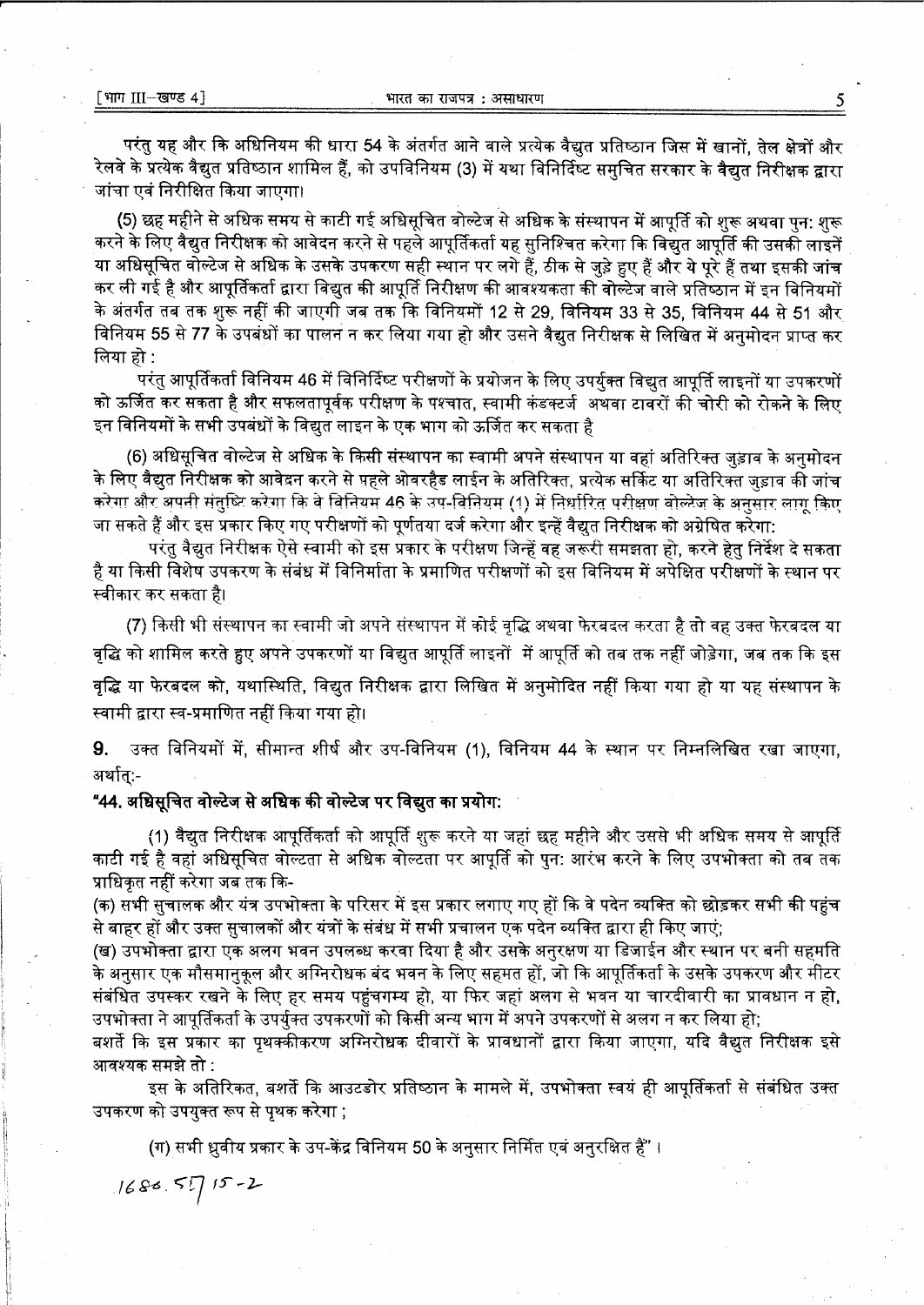# 10. उक्त विनियमों में, विनियम 63 में –

(क) उप-विनियमों (1) से (4) के स्थान पर निम्नलिखित उप विनियम रखे जाएंगे अर्थात:-

"(1) ओवरहैड लाइन के परिनिर्माण के पश्चात, चाहे उस पर इंसुलैटिड पदार्थ लगाया गया हो या नहीं या भूमिगत केबल पर, किसी भी समय यदि कोई व्यक्ति एक नए भवन या सरचना या फ्लड बैंक को ऊंचा करना चाहे. सड़क तल ऊंचा करने का या स्थायी अथवा अस्थायी किसी अन्य प्रकार का कार्य करने के लिए या अंदर अथवा ऊपर कोई भवन या संरचना या फलड बैंक या सड़क में कोई स्थायी अथवा अस्थायी संवर्धन या बदलाव को प्रस्तावित करता है. तो वह तथा ठेकेदार जिसे उस उत्थापन, या सड़क में कोई स्थायी अथवा अस्थायी संवर्धन या बदलाव को प्रस्तावित करता है, तो वह तथा ठेकेदार जिसे उस उत्थापन,<br>संवर्धन या बदलाव के लिए नियुक्त किया है, अपने ऐसा करने के इरादों की लिखित जानकारी आपूर्तिकर्ता या स्वामी और संवर्धन या बदलाव के लिए नियुक्त किया है, अपने ऐसा करने के इरादों की लिखित जानकारी आपूर्तिकर्ता या स्वामी और<br>वैद्युत निरीक्षक को लिखित रूप में देगा और साथ ही प्रस्तावित भवन, संरचना, बाढ़ किनारों, सड़क या अन्य संवर्धन या<br>—— वैद्युत निरीक्षक को लिखित रूप में देगा और साथ ही प्रस्तावित भवन, संरचना, बाढ़ किनारों, सड़क या अन्य संवर्धन या<br>बदलाव और निर्माण के दौरान आवश्यक चबूतर को दर्शाता हुआ एक माप रेखाचित्र उपलब्ध कराएगा।

**(2)** ~ **:fcfiR** ~~~~TR, **&ll c~:J1fi:ficlT <TT BTim ffi cf>t.TT fcfi",** -

(क) क्या संदर्भित लाइन या भूमिगत केबल इन विनियमों के प्रावधानों और तत् समय प्रवृत अन्य किसी विधि के अनुसार बिछाई गई थी;

(ख) क्या यह तकनीकी रूप से व्यवहार्य है:

(ग) क्या यह मार्ग के अधिकार (आरओडब्ल्यु) की अपेक्षाओं की पूर्ति करती है;

(घ़) क्या ऐसा व्यक्ति सिरोपरि लाईन या भूमिगत केबल के फेरबदल की लागत का भगतान करने के लिए उत्तरदायी था और यदि हां तो ऐसे व्यक्ति को सिरोपरि लाईन या भूमिगत केबल के फेरबदल में उपगत किये जाने वाले व्यय की लागत के साथ तीस दिनों के भीतर नोटिस जारी किया जाए और उसे सूचना प्राप्त होने के तीस दिन के भीतर प्राक्कलित लागत की रकम **&l 1 '[Rf.t. d T** ~ **"fciTlft** ~ **"Cfffi '111-fl** i.:fi {cl I **'11 3lfcf!?<Tcfi zyTT** I" .

3) यदि ऐसा व्यक्ति सिरोपरि लाइन अथवा भूमिगत केबल में फेरबदल की आपूर्तिकर्ता अथवा स्वामी द्वारा आंकी)<br>गई लागत को और यहां तक कि इस लागत के भगतान के संबंध में दायित्व को चुनौती देता है तो विवाद इलेक्ट्रिक इंस्पेक्टर को भेज दिया जाएगा जो उपनियम (4) के अनुसरण में दोनों पक्षों की विवाद पर सुनवाई करने के पश्चात् निश्चिय करेगा ।

(4) इलेक्ट्रिकल इंस्पेक्टर निम्नलिखित के आधार पर सिरोपरि लाइन अथवा भमिगत केबल में फेरबदल की लागत का आकलन करेगा, अर्थात:-

(क) सामग्री की अवमल्यित लागत को जमा करने के बाद फेरबदल में उपयोग की गई सामग्री की लागत जो विद्यमान लाइन अथवा भूमिगत केबल से उपलब्ध होगी;

(ख) फेरबदल करने में नियोजित श्रमिकों की मजदूरी;

(ग) पर्यवेक्षण प्रभार तथा इस प्रकार के फेरबदल के संबंध में अधिनियम की धारा 67 के उपबंधों के अनुपालन में आपूर्तिकर्ता अथवा स्वामी द्वारा उपगत किया गया प्रभारें" :

(ख) उप नियम (6) और (7) के स्थान पर. निम्नलिखित रखा जाएगा. अर्थात -

" (6) ऐसी इमारत, अवसंरचना, तटबंध, सड़क के ऊपर कोई कार्य और कोई विस्तार अथवा फेरबदल तब तक आरंभ नहीं होगा या जारी नहीं रखा रहेगा जब तक कि इलेक्टिक इंस्पेक्टर यह प्रमाणित न कर दे कि उक्त निर्माण के दौरान अथवा उसके पश्चात् विनियम 58,60 तथा 61 और विनियम 76 के उपबंधों का उल्लंघन नहीं होना चाहिए :

परंतु इलेक्ट्रिक इंस्पेक्टर, यदि इस बात से संतुष्ट है कि सिरोपरि लाइन अथवा भूमिगत केबल को इस प्रकार सरक्षित किया गया है कि इससे लोगों अथवा संपत्ति की सुरक्षा सुनिश्चित होती है, यह प्रमाणित कर सकता है कि सिरोपरि लाइन अथवा भूमिगत केबल में फेरबदल से पहले अथवा अस्थाई विस्तार अथवा फेरबदल के मामले में, सिरोपरि लाइन अथवा **~w,if 4.(ai4i;,J ~~ffl 3lTDT~~~~I** 

(7) पर्तिकार अथवा स्वामी, ऐसी जमाराशि प्राप्त होने के दो माह के भीतर अथवा ऐसी लंबी अवधि के भीतर जैसा कि इलेक्टिकल इंस्पेक्टर उन कारणों के लिए जो लेखबद्ध किये जाएं अनुज्ञा दे सकेगा, सिरोपरि लाइन अथवा भूमिगत केबल में इस प्रकार से फेरबदल करेगा कि निर्माण के दौरान या पश्चात विनियम 58, 60, 61 और विनियम 76 के उपबंधों का उल्लंघन न हो"।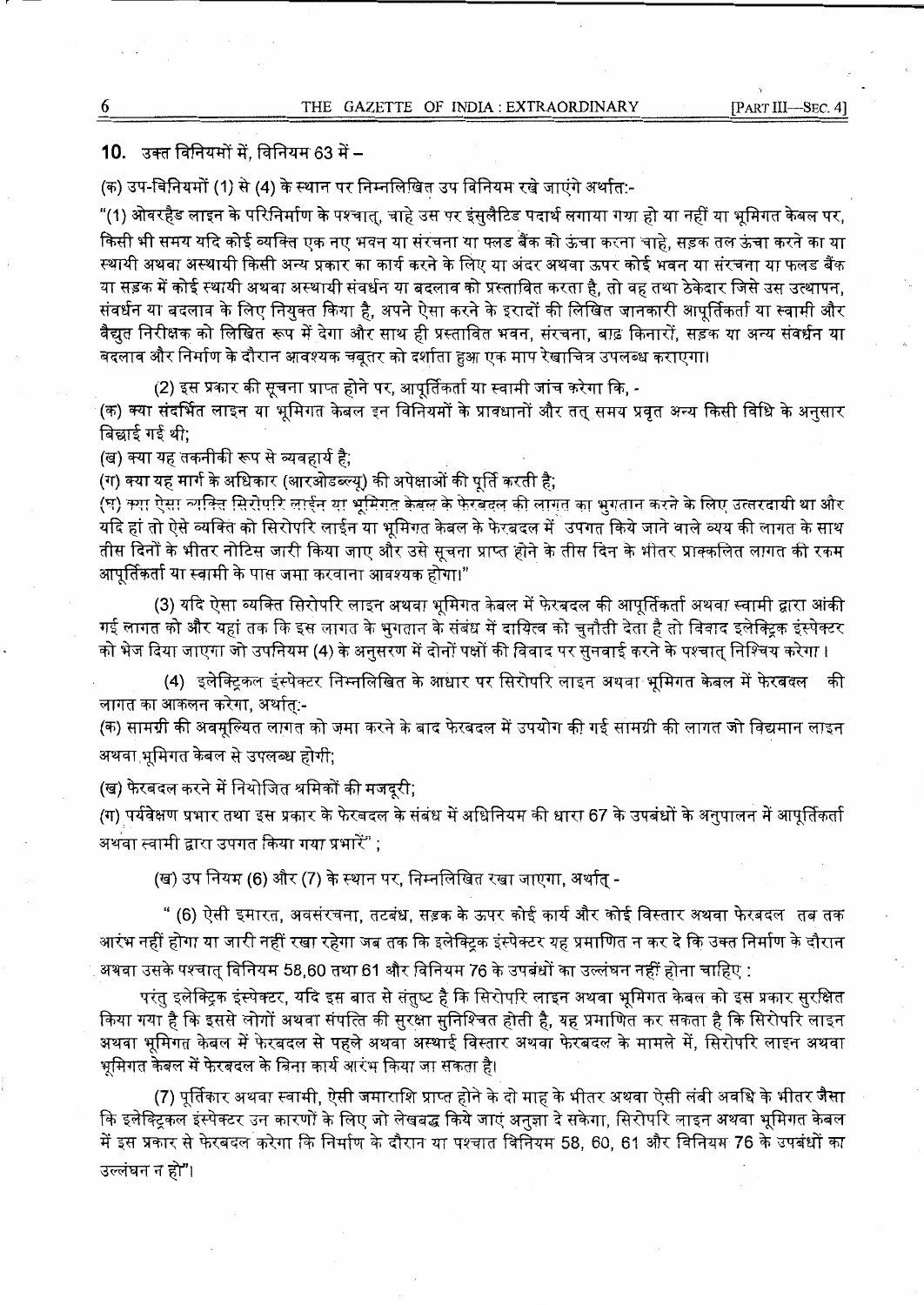11. उक्त विनियमों में, विनियम 65 के उपविनियम (2) के स्थान पर निम्नलिखित उप विनियम रखा जाएगा, अर्थात्:-

''(2) सब-स्टेशन की चारदीवारी अथवा 650 वो. से अधिक वोल्ट की विद्युत आपूर्ति लाइनों अथवा इनकी टावर अवसंरचना से 300 मी. के अंदर ऐसे सब-स्टेशन अथवा विद्यत आपर्ति लाइनों अथवा टावर अवसंरचना के स्वामी की लिखित अनुमति के बिना और खनन पट्टा क्षेत्रों के मामले में; खानों के इलेक्ट्रिकल इंस्पेक्टर की लिखित अनुमति के बिना किसी भी प्रयोजन के लिए ब्लास्टिंग का कार्य नहीं किया जाएगा।"

12. उक्त विनियमों में, विनियम 95 के स्थान पर निम्नलिखित विनियम रखा जाएगा, अर्थात:-

**"95. नोटिस – (1)** प्रत्येक वर्ष की फरवरी के पहले दिन अथवा इससे पहले. प्रत्येक खान अथवा तेल क्षेत्र के संबंध में, यंत्रों का साइज तथा प्रकार के साथ उपयोग की परिस्थितियों के संबंध में विवरण दर्शाने वाला रिटर्न जैसी भी आवश्यकता हो, खान इलैक्टिकल इंस्पेक्टर को विनियम 94 में विनिर्दिष्ट व्यक्तियों द्वारा अनसची-XI अथवा जैसा भी मामला हो. अनसची-XII. जो भी लागू हो, में उपबंधित प्ररूप में भेजा जाएगा।"

(6) विनियम 94 में विनिर्दिष्ट व्यक्ति, यंत्रों को प्रतिष्ठापित करने और उनकी उपस्थिति का ब्यौरा देते हुए खान और तेल क्षेत्र में किन्ही नये प्रतिष्ठानों के उपयोग में लाये जाने के आशय की कम से कम 7 दिन पहले लिखित नोटिस खान के इलेक्टिकल इंस्पेक्टर को भी देंगे:

परंतु अधिक 650 वोल्ट तक वाले मौजूदा प्रतिष्ठान में किसी भी प्रकार के विस्तार अथवा फेरबदल के मामले में. किसी भी ऐसे विस्तार अथवा फेरबदल को उपयोग में लाने से पहले, खान के इलेक्ट्रिकल इंस्पेक्टर को तत्काल लिखित नोटिस भेजा जाएगा:

परंतु यह और कि यह विनियम दूरसंचार अथवा सिग्नलिंग उपकरणों पर लागू नहीं होगा।"

13. उक्त विनियमों में. विनियम 99 के स्थान पर निम्नलिखित विनियम रखा जाएगा, अर्थात:-

**"99. अर्थ करने का तरीका**- किसी खान में जहां अर्थ करना आवश्यक हो, यह कार्य खान की सतह पर स्थित भू-संपर्क प्रणाली से कनेक्ट करके और खान के इलेक्ट्रिकल इंस्पेक्टर द्वारा यथा अनुमोदित तरीके से किया जाएगा।"

14. उक्त विनियमों में, विनियम 105 में –

(क) उप विनियम (1) के स्थान पर निम्नलिखित उप विनियम रखा जाएगा अर्थात :-

"(1) खान अथवा तेल क्षेत्र की सप्लाई काटने के लिए खान के इलेक्टिकल इंस्पेक्टर द्वारा अनुमोदित स्थान पर उचित तौर से संनिर्मित स्विचगियर महैया कराया जाएगा;''

(ख) उप विनियम (4) के स्थान पर. निम्नलिखित उप नियम रखा जाएगा. अर्थात:-

"(4) यदि खान का इलेक्ट्रिकल इंस्पेक्टर, सुरक्षा के हित में आवश्यक मानता है तो वह उप-विनियम (3) में विनिर्दिष्ट यंत्र को इस प्रकार व्यवस्थित करने के निर्देश दे सकता है कि प्रणाली के किसी भी खंड में किसी फाल्ट के होने के मध्यधीन रखते हुए विद्युत आपूर्ति स्वत: काटा जा सके"।

(ग) उप विनियम (6) के लिए. निम्नलिखित उप नियम को प्रतिस्थापित किया जाएगा, अर्थात्:-

"(6) यदि खान के इलेक्टिकल इंस्पेक्टर द्वारा, उचित समझे तो मोटर को स्विचगियर के जरिए कंट्रोल किया जाएगा ताकि ओवर करेंट, ओवर वोल्टेज तथा सिंगल फेजिंग की स्थिति में विद्युत आपूर्ति स्वत: कट जाए"।

15. उक्त विनियमों में, विनियम 110 के उप विनियम (9) के स्थान पर निम्नलिखित उप विनियम रखा जाएगा, अर्थात्.-

''(9) किसी ऐसी विद्युत आपूर्ति काटना या पुनयोजन लॉग शीट में नोट किया जाएगा जिसे अनुसूची XIII में निर्धारित प्रपत्र में रखा जाएगा और खान इलेक्ट्रिकल इंस्पेक्टर को यह रिपोर्ट प्रस्तुत की जाएगी;"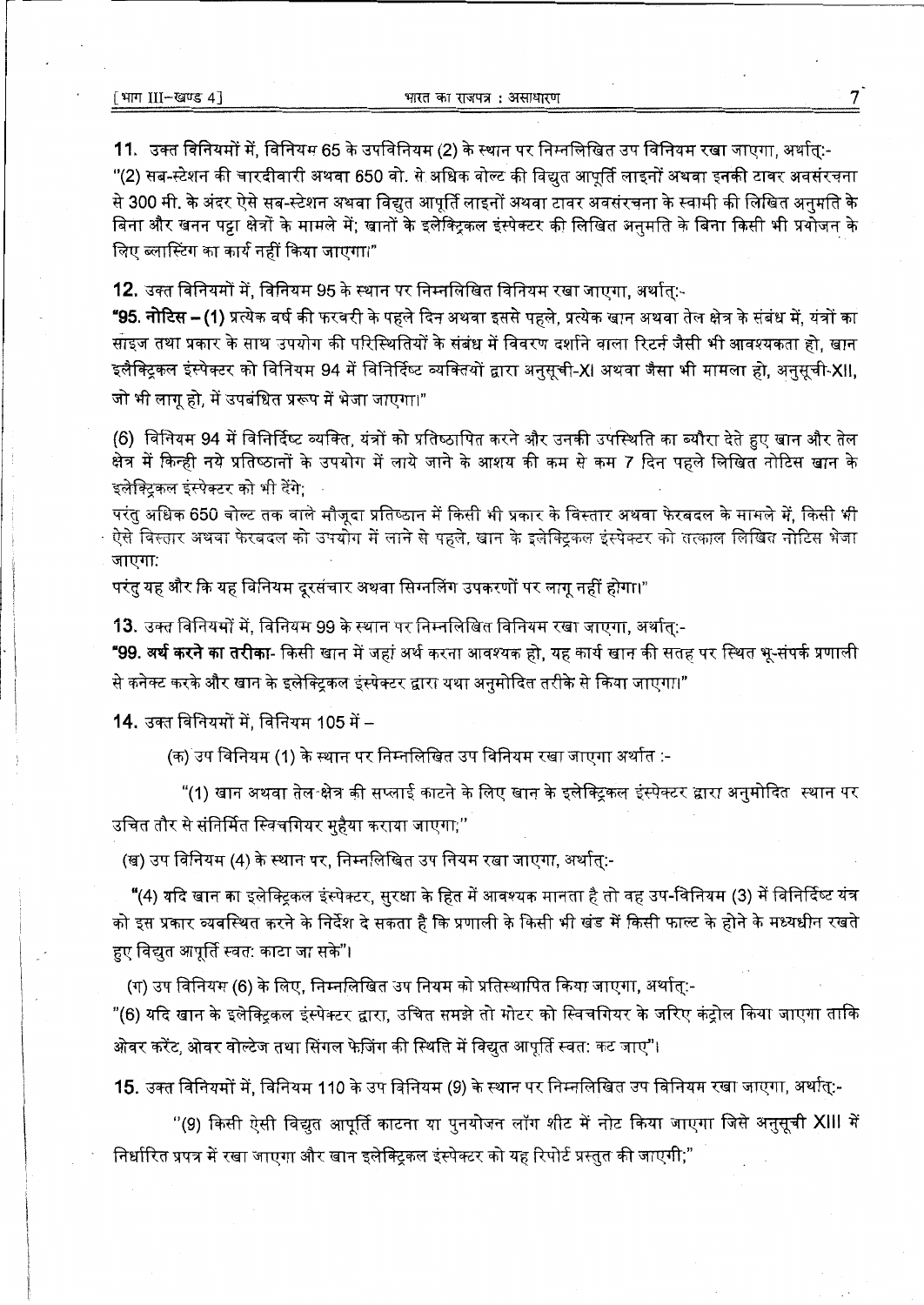8 THE GAZETTE OF INDIA: EXTRAORDINARY [PART III-SEC. 4]

.·,

**16.** उक्त विनियमों में, विनियम 115 के उपविनियम (1) में शब्द "निरिक्षक" जहां कहीं भी आता है के स्थान पर "खान<br>इलैक्ट्रीकल इंस्पेक्टर" शब्द रखा जाएगा। इलैक्ट्रीकल इंस्पेक्टर" शब्द रखा जाएगा।<br>**17.** उक्त विनियमों में, विनियम 116 के उप विनियम (2) के स्थान पर निम्नलिखित रखा जाएगा, अर्थात् :-

"(2) इलैक्टिकल इंस्पैक्टर अथवा खान इलैक्टिकल इंस्पैक्टर आदेश द्वारा लिखित में अभिलिखित किए जाने वाले कारणों से विनियम 12 से 17, विनियम 28, विनियम 35 के उप विनियम (2) (3) और (5), विनियम 36 का उप विनियम (3), विनियम 37 के खंड (i) से (iv), विनियम 41 का खंड (xii), विनियम 43, विनियम 44 का उप विनियम (2), विनियम 46, विनियम 52 से 54, विनियम 57 से 61, विनियम 65, विनियम 72, विनियम 74, विनियम 78 से 91, विनियम 102, ावानयम 52 स 54, ावानयम 57 स 61, ावानयम 65, ावानयम 72, ावानयम 74, ावानयम 78 स 91, ावानयम 102,<br>विनियम 107 का उप विनियम (6), (8) और (10) और विनियम 114 में निदिष्ट मामलों के संबंध में विचलन की अनुमति दे विनियम 107<br>सकता है" । सकता है"।<br>**स्पष्टीकरण**- इस उप-विनियम के अधीन इलेक्टिकल इंस्पेक्टर अथवा खान इलैक्टीकल इंस्पेक्टर द्वारा विचलन की अनमति

देने वाला प्रत्येक आदेश केंद्रीय सरकार अथवा जैसा भी मामला हो राज्य सरकार के समक्ष प्रस्तुत किया जाएगा. जो ऐसे विचलनों को अननुज्ञात अथवा उन्हें पुनरीक्षित कर सकतीं है।"

18. उक्त विनियमों में, निरीक्षण रिपोर्ट के प्ररूपों से संबंधित अनुसूची- IV में-

(क) उप-शीर्षक "प्ररूप-1 के अधीन (250 वो. तक की तथा इसके सहित के वोल्ट का प्रतिष्ठापन)"

(i) भाग ------------------ के स्थान पर

"ftrni ff .................................. f.lit&TOT fr~ .......................... .

~ f.:tfr&TOT ~ ~ *..... :* ........................................................ "

के लिए

निम्नलिखित रखा जाएगा. अर्थात

''ft.int ff .................................. ~~ Pf~ef>i.1 {t9if2.( IDU f.lit&TOT ~ BfTlfi ITTU

स्व-प्रमाणन की तारीख

~ f.:tfr&TOT 31"~ BHI +I I 0 1 rl ciTT" ~ .................... ..................... "

(ii) स़ारणी के पश्चात्, भाग .................................के स्थान पर

"निरीक्षण अधिकारी के हस्ताक्षर/

rfflf ....... ..................... ....... .. .

~ ................................. .

फाईल सं...............................

मख्य इलेक्ट्रिकल इंस्पेक्टर को प्रति....................के लिए प्रेषित".

निम्नलिखत रखा जाएगा, अर्थात्:-

"निरीक्षण अधिकारी/स्व-प्रमाकत प्रमाणकर्ता पूर्तिकार अथवा स्वामी के हस्ताक्षर

नाम..............................

पदनाम.........................

फाईल सं......................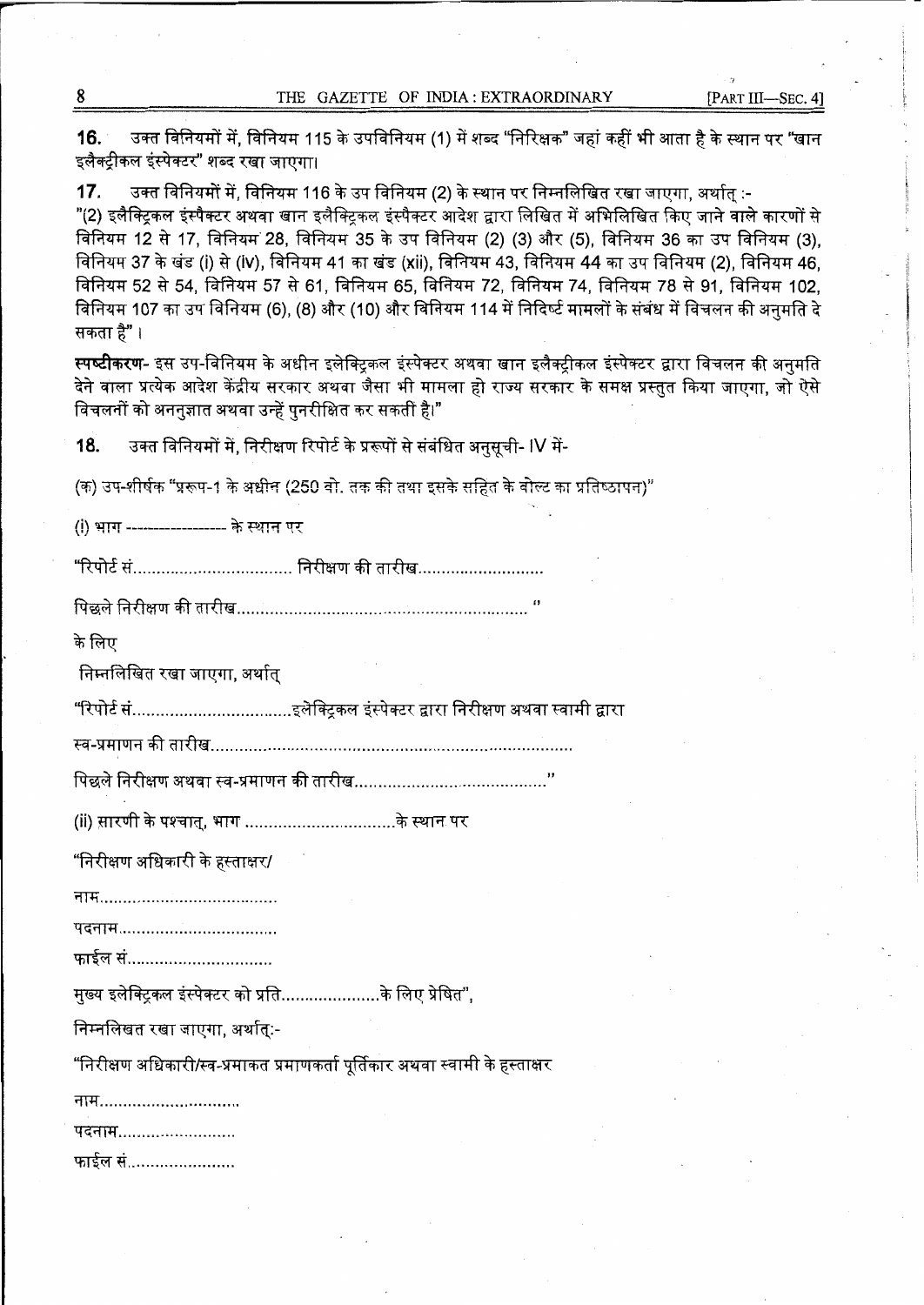| [भाग III—खण्ड 4]                                                                                           | भारत का राजपत्र : असाधारण |  |
|------------------------------------------------------------------------------------------------------------|---------------------------|--|
| इलेक्ट्रिकल इंस्पेक्टर/मुख्य इलेक्ट्रिकल इंस्पेक्टर को प्रति के लिए प्रेषित",                              |                           |  |
| (ख) उप-शीर्षक "प्ररूप-II के अधीन (650 वो. तक की तथा इसके सहित और 250 वो. से अधिक वोल्ट का प्रतिष्ठापन)", - |                           |  |
| (i) भाग  --------- के लिए                                                                                  |                           |  |
|                                                                                                            |                           |  |
|                                                                                                            |                           |  |
| के स्थान पर                                                                                                |                           |  |
| निम्नलिखित रखा जाएगा, अर्थात्:-                                                                            |                           |  |
|                                                                                                            |                           |  |
| तारीख…………………………………                                                                                         |                           |  |
| पिछले निरीक्षण अथवा स्व-प्रमाणन की तारीख                                                                   |                           |  |
| (ii) सारणी के पश्चात्, ------------- भाग के स्थान पर                                                       |                           |  |
| "निरीक्षण अधिकारी के हस्ताक्षर                                                                             |                           |  |
| नाम…………………                                                                                                 |                           |  |
| पदनाम…………………                                                                                               |                           |  |
| फाईल सं                                                                                                    |                           |  |
| मुख्य इलेक्ट्रिकल इंस्पेक्टर को प्रतिके लिए प्रेषित",                                                      |                           |  |
| निम्नलिखित रखा जाएगा, अर्थात्:-                                                                            |                           |  |
| "निरीक्षण अधिकारी/स्व-प्रमाणकर्ता पूर्तिकार अथवा स्वामी के हस्ताक्षर                                       |                           |  |
| नाम…………………                                                                                                 |                           |  |
| पदनाम                                                                                                      |                           |  |
| फाईल सं. ------------------------                                                                          |                           |  |
| इलेक्ट्रिकल इंस्पेक्टर/मुख्य इलेक्ट्रिकल इंस्पेक्टर को प्रतिके लिए प्रेषित",                               |                           |  |
| (ग) उप-शीर्षक "प्ररूप- III (650 वो. से अधिक वोल्ट का प्रतिष्ठापन)                                          |                           |  |
| $(680 - 2)$ 15 - 3                                                                                         |                           |  |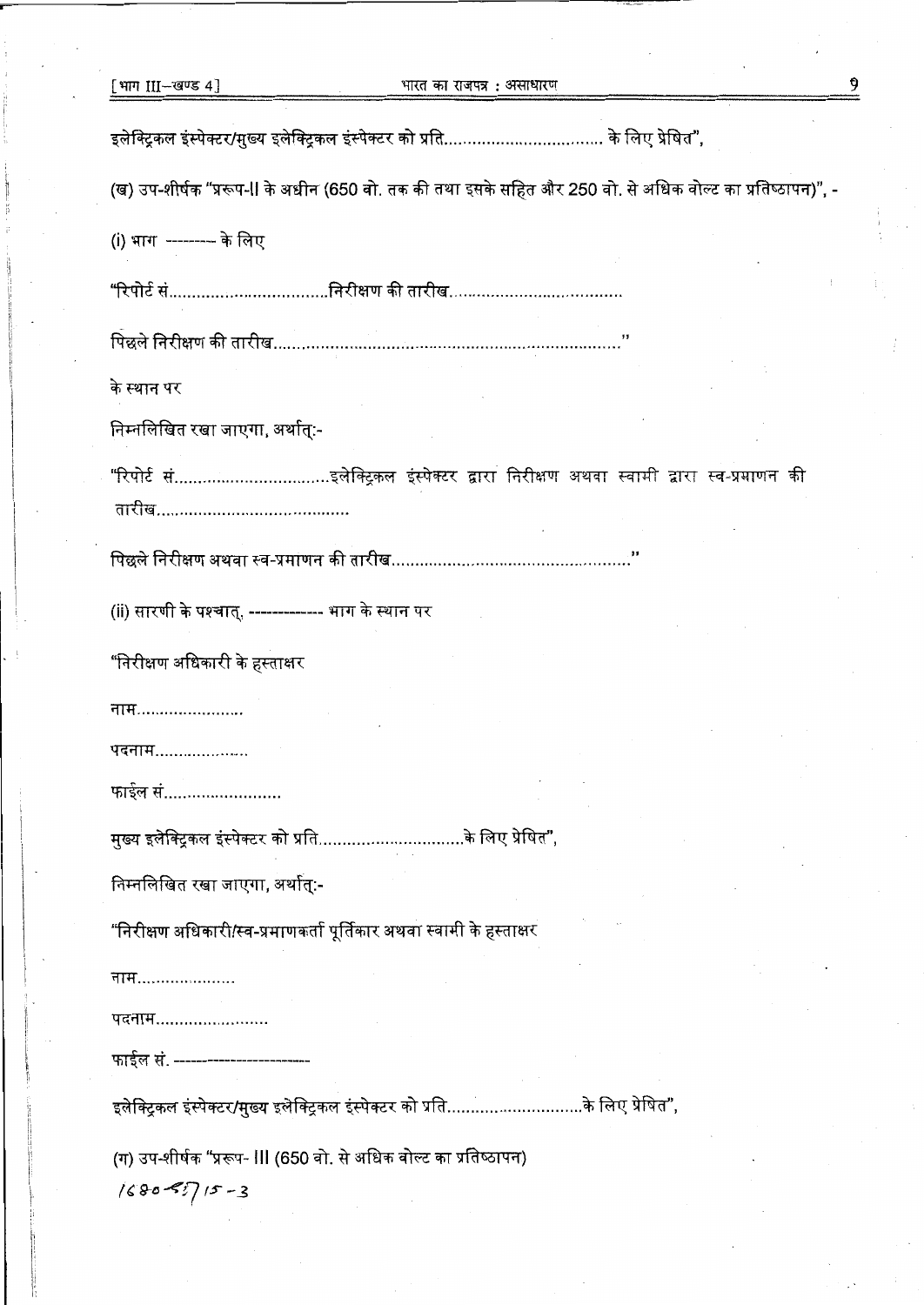| 10                                                                                  | THE GAZETTE OF INDIA: EXTRAORDINARY |  |  | [PART III-SEC. 4]                             |  |
|-------------------------------------------------------------------------------------|-------------------------------------|--|--|-----------------------------------------------|--|
| (i) भाग------------ के लिए                                                          |                                     |  |  |                                               |  |
| "रिपोर्ट संनिरीक्षण की तारीख्व                                                      |                                     |  |  |                                               |  |
|                                                                                     |                                     |  |  |                                               |  |
| के स्थान पर                                                                         |                                     |  |  |                                               |  |
| निम्नलिखित रखा जाएगा, अर्थात्:-                                                     |                                     |  |  |                                               |  |
| "रिपोर्ट संइलेक्ट्रिकल इंस्पेक्टर द्वारा निरीक्षण अथवा स्वामी द्वारा स्व-प्रमाणन की |                                     |  |  |                                               |  |
| पिछले निरीक्षण या स्व-प्रमाणन की तारीख "                                            |                                     |  |  |                                               |  |
| (ii) सारणी के पश्चात्, भाग -------------- के लिए                                    |                                     |  |  |                                               |  |
| "निरीक्षण अधिकारी के हस्ताक्षर/नाम                                                  |                                     |  |  |                                               |  |
| पदनाम                                                                               |                                     |  |  |                                               |  |
| फाईल सं                                                                             |                                     |  |  |                                               |  |
|                                                                                     |                                     |  |  |                                               |  |
| के स्थान पर                                                                         |                                     |  |  |                                               |  |
| निम्नलिखित रखा जाएगा, अर्थात्:-                                                     |                                     |  |  |                                               |  |
| "निरीक्षण अधिकारी/स्व-प्रमाणकर्ता पूर्तिकार अथवा स्वामी के हस्ताक्षर                |                                     |  |  |                                               |  |
| नाम……………………                                                                         |                                     |  |  |                                               |  |
| पदनाम…                                                                              |                                     |  |  |                                               |  |
| फाईल सं.                                                                            |                                     |  |  |                                               |  |
| इलेक्ट्रिकल इंस्पेक्टर/मुख्य इलेक्ट्रिकल इंस्पेक्टर को प्रतिके लिए प्रेषित",        |                                     |  |  |                                               |  |
|                                                                                     |                                     |  |  | [विज्ञापन-III/4/असा./187जी/15]                |  |
|                                                                                     |                                     |  |  | पी.डी. सिवाल, सचिव, केंद्रीय विद्युत प्राधिरण |  |
|                                                                                     |                                     |  |  |                                               |  |

**टिप्पण :** मूल विनियम भारत के राजपत्र असाधारण, भाग III, खण्ड 4 में अधिसूचना सं. सीईआई/1/59/के.वि.प्रा./ईआई तारीख 20 सितंबर, 2010 द्वारा प्रकाशित किए गए थे।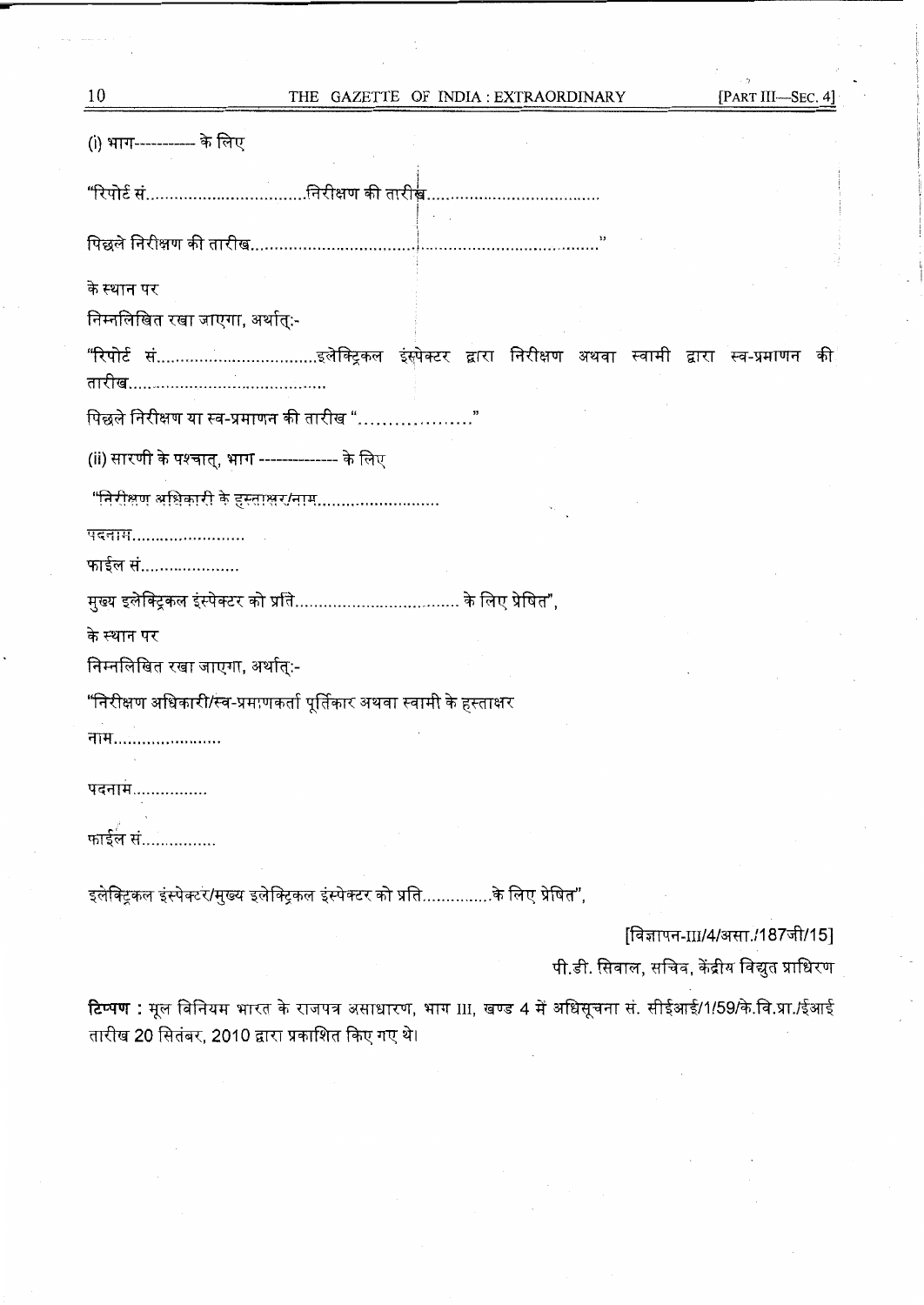### **MINISTRY OF POWER**

### (CENTRAL ELECTRICITY AUTHORITY)

#### **NOTIFICATION**

#### New Delhi, the 13th April, 2015

**No. CEI/1/2/2015.~Whereas** the Central Electricity Authority published a public notice on the 28th September, 2014 in respect of the draft of the Central Electricity Authority (Measures relating to Safety and Electric Supply) Amendment Regulations, 2014, as required under sub-section (3) of section 177 of the Electricity Act, 2003 (36 of 2003) read with sub-rule (2) of rule 3 of the Electricity (Procedure for Previous Publication ) Rules, 2005, inviting objections and suggestions from the persons likely to be affected thereby, before the expiry of the period of forty-five days, i.e., on or before the 12th November, 2014, from the date on which the copies of the publication containing the said public notice were made available to the public;

And whereas copies of the said publication containing the said public notice were made available to the public on the 28th September, 2014;

And whereas the objections and suggestions received from the public in respect of the said draft regulations have been duly considered by the Central Electricity Authority;

Now, therefore, in exercise of the powers conferred by sub-section (2) of section 177 read with section 53 of the said Act, the Central Electricity Authority hereby makes the following regulations, namely: $44$ 

1. Short title and commencement.-(1) These regulations may be called the Central Electricity Authority (Measures relating to Safety and Electric Supply) Amendment Regulations, 2015.

(2) These Regulations shall come into force on the date of their publication in the Official Gazette.

**2.** In the Central Electricity Authority (Measures relating to Safety and Electric Supply), Regulations 2010 (hereinafter referred to as the said regulations), in regulation 2, in sub-regulation  $(1)$ , —

(A) after clause (f), the following clause shall be inserted, namely:—

'(fa) "Charted Electrical Safety Engineer" means a person as notified by the Appropriate Government as referred to in regulation 5A;';

(B) after clause (s), the following clause shall be inserted, namely:—

'(sa) "Electrical Inspector of Mines" means a person appointed as such by the Appropriate Government under subsection (1) of section 162 for the purpose of electrical installations of mines and oil fields;';

(C) for clause (v), the following clause shall be substituted, namely: $\leftarrow$ 

'(v) "flameproof enclosure" means an enclosure in which the parts which can ignite an explosive atmosphere are placed and which can withstand the pressure developed during an internal explosion of an explosive mixture and which prevents the transmission of explosion to the explosive atmosphere surrounding the enclosure;';

(D) after clause (za), the following clause shall be inserted, namely:—

'(zaa) "Inspecting Officer" means officer responsible for carrying out the testing and inspection of electrical installations under these regulations;';

 $(E)$  for clause (zc), the following shall be substituted, namely:—

'(zc) "intrinsically safe circuit" shall denote any circuit operating under its normal operation and specified fault condition as specified in the Bureau of Indian Standards, which when exposed to any spark, ignition, or any thermal effect whilst operating under the above said conditions, is not capable of causing ignition of a given explosive gas atmosphere;

(zca) "intrinsically safe apparatus" shall denote electrical apparatus in which all the circuits are intrinsically safe circuits;';

 $(F)$  after clause (zk), the following clause shall be inserted, namely:—

'(zka) "notified voltage" means a voltage notified by the Appropriate Government for the p\_urpose of selfcertification under regulation 30 and regulation 43;';

**11** .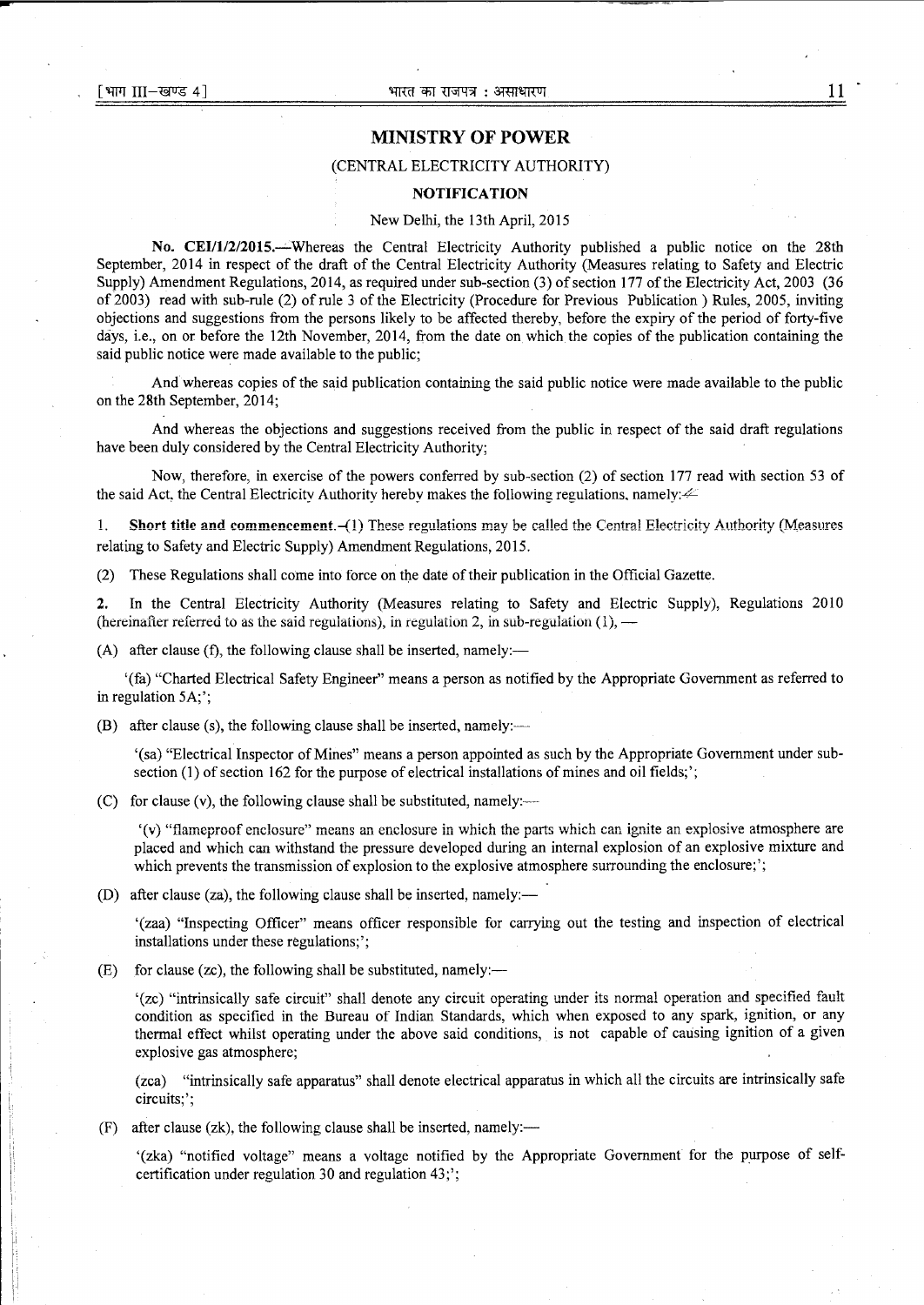·,

(G) after clause (zw), the following clause shall be inserted, namely:—

'(zwa) "self-certification" means a certificate issued by a supplier or the owner in the prescribed format as required under regulation 30 and regulation 43;'.

3. In the said regulations, for regulation 5, the following regulation shall be substituted, namely:-

**"5. Electrical Safety Officer.-(1)** All suppliers of electricity including generating companies, transmission companies and distribution companies shall designate an Electrical Safety Officer for ensuring observance of safety measures specified under these regulations in their organisation, for construction, operation and maintenance of power stations, sub-stations, transmission and distribution lines.

(2) The Electrical Safety Officer shall be an Electrical Engineering degree holder with at least five years of experience in operation and maintenance of electrical installations.

(3) The Electrical Safety Officer designated under, sub-regulation (1), shall carryout periodic tests as per the relevant standards and inspection of such installations for ensuring observance of safety measures specified under these regulations at intervals not exceeding one year, and keep a record thereof in Form I or Form II or Form III, as the case may be, of Schedule IV and test reports, and also keep a register of recommended safety requirements duly acknowledged by the owner with date and compliances thereafter; and such records shall be made available to the Electrical Inspector, as and when required.

(4) For every electrical installation including factory registered under the Factories Act, 1948 (63 of 1948) and mines and oil field as defined in the Mines Act, 1952 (35 of 1952), where more than 250 kW of electrical load is connected, the owner of the installation or the management of the factory or mines, as the case may be, shall designate Electrical Safety Officer having qualification and experience specified in sub-regulation (2), for cnsuring the observance of the safety provisions laid under the Act and the regulations made thereunder, who shall carryout recommended periodic tests as per the relevant standards, and inspect such installation at intervals not exceeding one year, and keep a record thereof in Form I or Form Il or Form III, as the case may be, of Schedule IV to these regulations; test reports and a register of recommendations in regard with safety duly acknowledged by owner; compliances made thereafter; and such records shall be made available to the Electrical Inspector, as and when required.".

**4.** In the said regulations, after regulation 5, the following regulation shall be inserted, namely:-

**"5A. Chartered Electrical Safety** Engineer.-The Appropriate Government may authorise Electrical Safety Engineers having the qualification and experience as specified in sub-regulation (2) of regulation 5 to assist the owner or supplier or consumer of electrical installations for the purpose of self-certification under regulation 30 and regulation 43.".

**5.** In the said regulations, for sub-regulations (2) to (5) of regulation 30, the following shall be substituted, namely:-

"(2) The periodical inspection and testing of installation of voltage equal to or below the notified voltage belonging to the supplier or consumer shall be carried out by the supplier or owner or consumer and shall be self certified.

(3) ;The periodical inspection and testing of installations of voltage above the notified voltage belonging to the supplier or consumer shall be carried out by the Electrical Inspector:

Provided that the supplier or owner or consumer has the option to get his installation inspected and tested by the Electrical Inspector of the Appropriate Government:

Provided further that the every electrical installations of mines, oil fields and railways shall be periodically inspected and tested by the Electrical Inspector of the Appropriate Government.

(4) Where the supplier is directed by the Central Government or the State Government, as the case may be, to inspect and test the installation, such supplier shall report on the condition of the installation to the consumer concerned in the Forms I, II and III as specified in Schedule-IV and shall submit a copy of such report to the Electrical Inspector.

(5) The Electrical Inspector may, on receipt of such report, accept the report submitted by the supplier or record variations as the circumstances of each case may require and may recommend that the defects may be ractified as per report

( 6) In the event of the failure of the owner of any installation to rectify the defects in his installation pointed out by the Electrical Inspector in his report and within the time indicated therein, such installation shall be liable to be disconnected under the directions of the Electrical Inspector after serving the owner of such installation with a notice for a period not less than forty eight hours: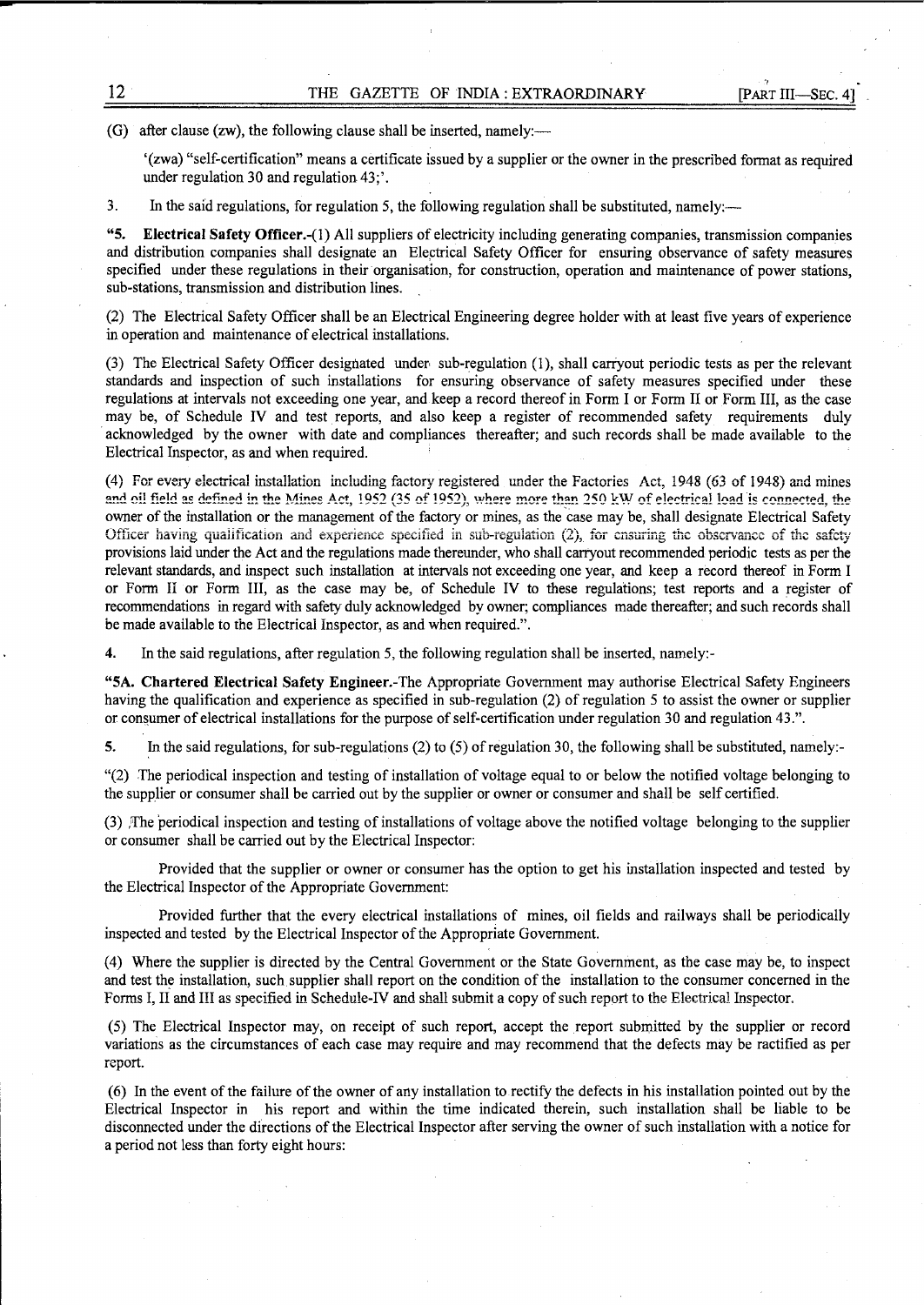Provided that the installation shall not be disconnected in case an appeal is made under sub section (2) of section 162 of the Act and the appellate authority has stayed the orders of disconnection.

(7) It shall be the responsibility of the owner of all installations to maintain and operate the installations in a condition free from danger and as recommended by the manufacturer or by the relevant codes of practice of the Bureau of Indian Standards.".

6. In the said regulations, for sub-regulations 32, the following regulation shall be substituted, namely:-

"32. Installation and testing of generating units.-The capacity above which generating units including generating units producing electricity from renewable sources of energy will be required to be inspected by the Electrical Inspector before commissioning, shall be as per the notification to be issued by the Appropriate Government under the sub-section (1) of section 162 of the Act.".

7. In the said regulations, for sub-regulations 42, the following regulation shall be substituted, namely:-

**"42. Earth leakage protective device.** -The supply of electricity to every electrical installation other than voltage not exceeding 250 V, below 2 kW and those installations of voltage not exceeding 250V, which do not attract provisions of section 54 of the Act, shall be controlled by an earth leakage protective device whose maximum earth leakage threshold for tripping should not exceed 30 milliamps for domestic connections and 100 milliamps for all other installations, so as to disconnect the supply instantly on the occurance of earth fault or leakage of current:

Provided that such earth leakage protective device shall not be required for overhead supply lines having protective devices which are effectively bonded to the neutral of supply transformers and conforming to regulation 73.".

8. In the said regulations, for regulations 43, the following shall be substituted, namely:-

**"43. Approval by Electrical Inspector and self-certification.** -(1) Every electrical installation of notified voltage and below shall be inspected, tested and shall be self-certified by the owner of the installation before commencement of supply or recommencement after shutdown for six months and above for ensuring observance of safety measures specified under these regulations and such owner shall submit the report of self-certification in the Form-I or Form-II or Form-III, as the case may be, of Schedule-IV to the Electrical Inspector.

(2) The voltage above which inspection and testing of electrical installations including installations of supplier or consumer shall be carried out by the Electrical Inspector shall be notified by the Appropriate Government.

(3) Every electrical installation of voltage above the notified voltage and all the apparatus of the generating stations and above the capacity specified under regulation 32, shall be required to be inspected and tested by the Electrical Inspector before commencement of supply or recommencement after shutdown for six months and above for ensuring observance of safety measures specified under these regulations:

Provided that the owner or supplier or consumer has the option to get his installation inspected and tested by the Electrical Inspector of the Appropriate Government.

(4) The Electrical Inspector may, on receipt of self-certification report referred to in sub-regulation (1), accept the report submitted by the supplier or owner and record variations as the circumstances of each case may require and may recommend that the defects may be rectified as recommended:

Provided further that every electrical installation covered under section 54 of the Act including every electrical installations of mines, oil fields and railways shall be inspected and tested by the Electrical Inspector of the Appropriate Government as specified in sub-regulation (3).

(5) Before making an application to the Electrical Inspector for permission to commence or recommence supply in installations above the notified voltage after an installation has been disconnected for six months, the supplier shall ensure that electric supply lines or apparatus of more than notified voltage belonging to him are placed in position, properly joined, and duly completed and examined, and the supply of electricity shall not be commenced by the supplier for installations of voltage needing inspection under these regulations unless the provisions of regulations 12 to 29, regulations 33 to 35, regulations 44 to 51 and regulations 55 to 77 have been complied with and the approval in writing of the Electrical Inspector has been obtained by him:

Provided that the supplier may energise the aforesaid electric supply lines or apparatus for the purpose of tests specified in regulation 46 and after successful testing, the owner may energise the section of a line. to prevent theft of conductors or towers, subject to compliance of all the provisions of these regulations.

(6) The owner of any installations of voltage above the notified voltage shall, before making application to the Electrical Inspector for approval of his installation or additions thereto, test every circuit or additions thereto, other than

*/(Q--6* ~iJ IS'~~

Ii

l;  $\mathbf{i}$ !'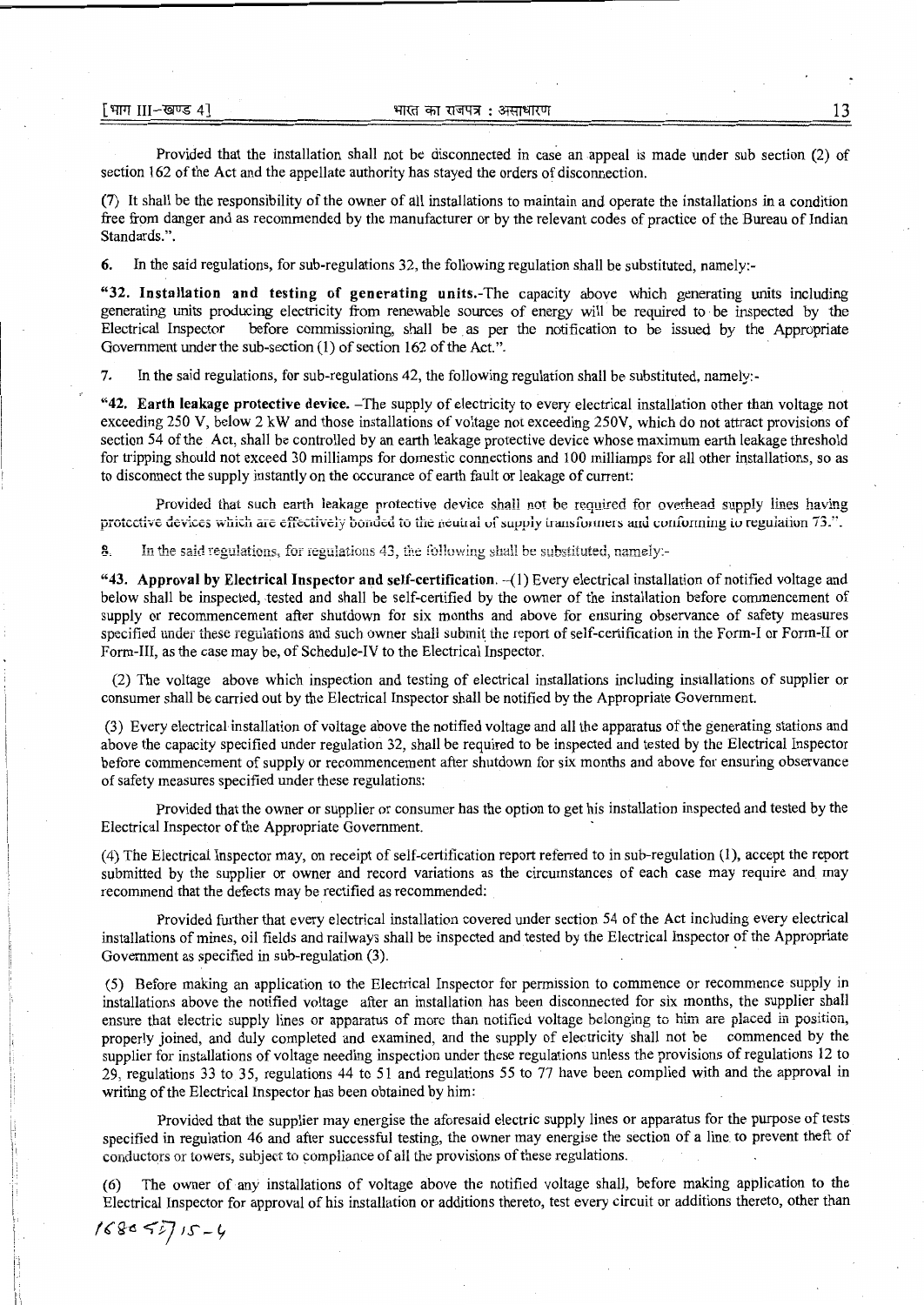-,

an overhead line, and satisfy himself that they withstand the application of the testing voltage set out in sub-regulation  $(1)$  of regulation 46 and shall duly record the results of such tests and forward them to the Electrical Inspector:

Provided that an Electrical Inspector may direct such owner to carry out such tests as he deems necessary or accept the certified tests of the manufacturer in respect of any particular apparatus in place of the tests required by this regulation.

(7) The owner of any installation who makes any addition or alteration to his installation shall not connect to the supply his apparatus or electric supply lines, comprising the said alterations or additions, unless and until such alteration or addition has been approved in writing by the Electrical Inspector or self-certified by the owner of the installation, as the case may be.".

9. In the said regulations, for the marginal heading and sub-regulation (1) regulations 44, the following shall be substituted, namely:-

**"44. Use of electricity at voltage exceeding notified voltage.-** (1) The Electrical Inspector shall not authorise the supplier to commence supply or where the supply has been discontinued for a period of six months and above, to recommence the supply at voltage exceeding notified voltage to any consumer unless-

- (a) all conductors and apparatus situated on the premises of the consumer are so placed as to be inaccessible except to a designated person and all operations in connection with the said conductors and apparatus are carried out by a designated person;
- (b) the consumer has provided and agrees to maintain a separate building or a locked weather proof and fire proof enclosure of agreed design and location, to which the supplier at all times shall have access for the purpose of housing his apparatus and metering equipment, or where the provision ior a separate buiiding or enclosure is impracticable, the consumer has segregated the aforesaid apparatus of the supplier from any other part of his own apparatus:

Provided that such segregation shall be by the provision of fire proof walls, if the Electrical Inspector considers it to be necessary:

Provided further that in the case of an outdoor installation the consumer shall suitably segregate the aforesaid apparatus belonging to the supplier from his own;

(c) all pole type sub-stations are constructed and maintained in accordance with regulation 50.".

**10.** In-the said regulations, in regulations 63,-

(a) for sub-regulations (1) to (4), the following sub-regulations shall be substituted, namely:-

"(}) If at any time subsequent to the erection of an overhead line, whether covered with insulating material or not or underground cable , any person proposes to erect a new building or structure or flood bank or to raise any road level or· to carry out any other type of work whether permanent or temporary or to make in or upon any· building, or structure or flood bank or road, any permanent or temporary addition or alteration, such person and the contractor whom he employs to carry out the erection, addition or alteration, shall, give intimation in writing of his intention to do so, to the supplier or owner and to the Electrical Inspector and shall furnish therewith a scale drawing showing the proposed building, structure, flood bank, road or any addition or alteration and scaffolding thereof required during the construction. ·

(2) On receipt of such intimation, the supplier or owner shall examine,-

(a) whether the line or underground cable under reference was laid in acordance with the provisions of these regulations and any other law for the time being in force;

- (b) whether it is technically feasible;
- (c) whether it meets the requirement of Right of Way (ROW);

( d) whether such person was liable to pay the cost of alteration of the overhead line or underground cable and if so, issue a notice within a period of thirty days, to such person together with an estimate of the cost of the expenditure likely to be incurred to so alter the overhead line or underground cable and require him to deposit, within thirty days of the receipt of the notice, with the supplier or owner, the amount of the estimated cost.

(3) If such person disputes the cost of alteration of the overhead line or underground cable estimated by the supplier or owner or even the responsibility to pay such cost, the dispute may be referred to the Electrical Inspector who shall after hearing both parties decide upon the issue in accordance with sub-regulation (4).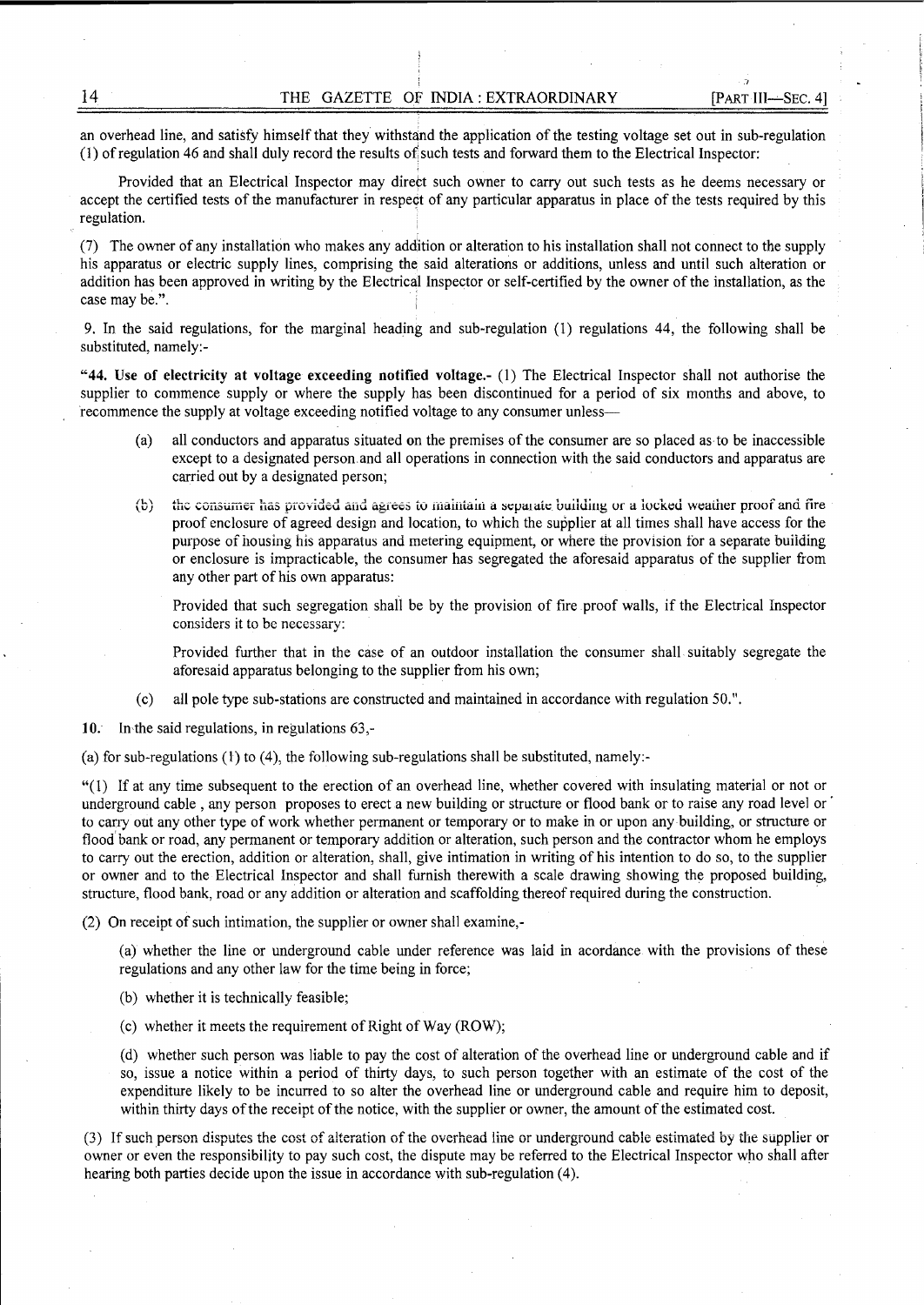(4) The Electrical Inspector shall estimate the cost of alteration of overhead line or underground cable on the following basis, namely:-

- (a) the cost of material used on the alteration after crediting the depreciated cost of the material which shall be available from the existing line or underground cable;
- (b) the wages of labour employed in affecting the alteration;
- (c) supervision charges and charges incurred by the supplier or owner in complying with the provisions of section 67 of the Act, in respect of such alterations.";

(b) for sub-regulations (6) and (7), the following shall be substituted, namely:-

"(6) No work upon such building, structure, flood bank, road and addition or alteration thereto shall be commenced or continued until the Electrical Inspector certifies that the provisions of regulations  $58, 60, 61$  and regulation 76 should not be contravened either during or after the aforesaid construction:

Provided that the Electrical Inspector may, if he is satisfied that the overhead line or underground cable has been so guarded as to secure the protection of persons or property from injury, certify that the work may be executed prior to the alteration of the overhead line or underground cable or in the case of temporary addition or alteration, without alteration of the overhead line or underground cable.

(7) The supplier or owner shall, on receipt of such deposit, alter the overhead line or underground cable in such a way that it does not contravene the provisions regulations 58, 60 , 61 and regulation 76 either during or after such construction within two months from the date of such deposit or within such longer period as the Electrical Inspector may permit for reasons to be recorded in writing.".

**11.** In the said regulations, for sub-regulation (2) of regulation 65, the following sub-regulation shall be substituted, namely:-

" (2) No blasting for any purpose shall be done within 300 metres from the boundary of a sub-station or from the electric supply lines of voltage exceeding 650 V or tower structure thereof without the written permission of the owner of such sub-station or electric supply lines or tower structures; and in case of mining lease hold area, without the written permission of the Electrical Inspector of Mines."

**12.** In the said regulations, for regulation *95,* the following regulation shall be substituted, namely:-

**"95. Notices.-(})** On or before the first day of February in every year, in respect of every mine or oil-field, returns giving the size and type of apparatus, together with such particulars in regard to circumstances of its use as may be required, shall be sent to the Electrical Inspector of Mines by the persons specified in regulation 94 in the Form provided in Schedule-XI or, as the case may be, Schedule-XII, whichever is applicable.

The persons specified in regulation 94, shall also give to the Electrical Inspector of Mines not less than seven days notice in writing of the intention to bring into use any new installation in a mine or oil-field giving details of apparatus installed and its location:

Provided that in case of any additions or alterations to an existing installation of voltage not exceeding 650 V, immediate notice in writing shall be sent to the Electrical Inspector of Mines before such additions or alterations are brought into use:

Provided further that this regulation shall not apply to telecommunication or signaling apparatus.".

**13.** In the said regulations, for regulation 99, the following regulation shall be substituted, namely:-

" **99. Method of earthing.-** Where earthing is necessary in a mine, it shall be carried out by connection to an earthing system at the surface of the mine and in such manner as may be approved by the Electrical Inspector of Mines.".

**14.** In the said regulations, in regulation 105,-

(a) for sub-regulation (1), the following sub-regulation shall be substituted, namely:-

"(l) Properly constructed switchgear for disconnecting the supply of-electricity to a mine or oil-field shall be provided at a point approved by the Electrical Inspector of Mines.";

(b) for sub-regulation (4), the following sub-regulation shall be substituted, namely:-

"(4) If the Electrical Inspector of Mines, in the interest of safety considered it necessary, he may direct that the apparatus specified in sub-regulation (3) shall be so arranged as to disconnect automatically, from the supply, any section of the system subjected to a fault.";

$$
168055715-5
$$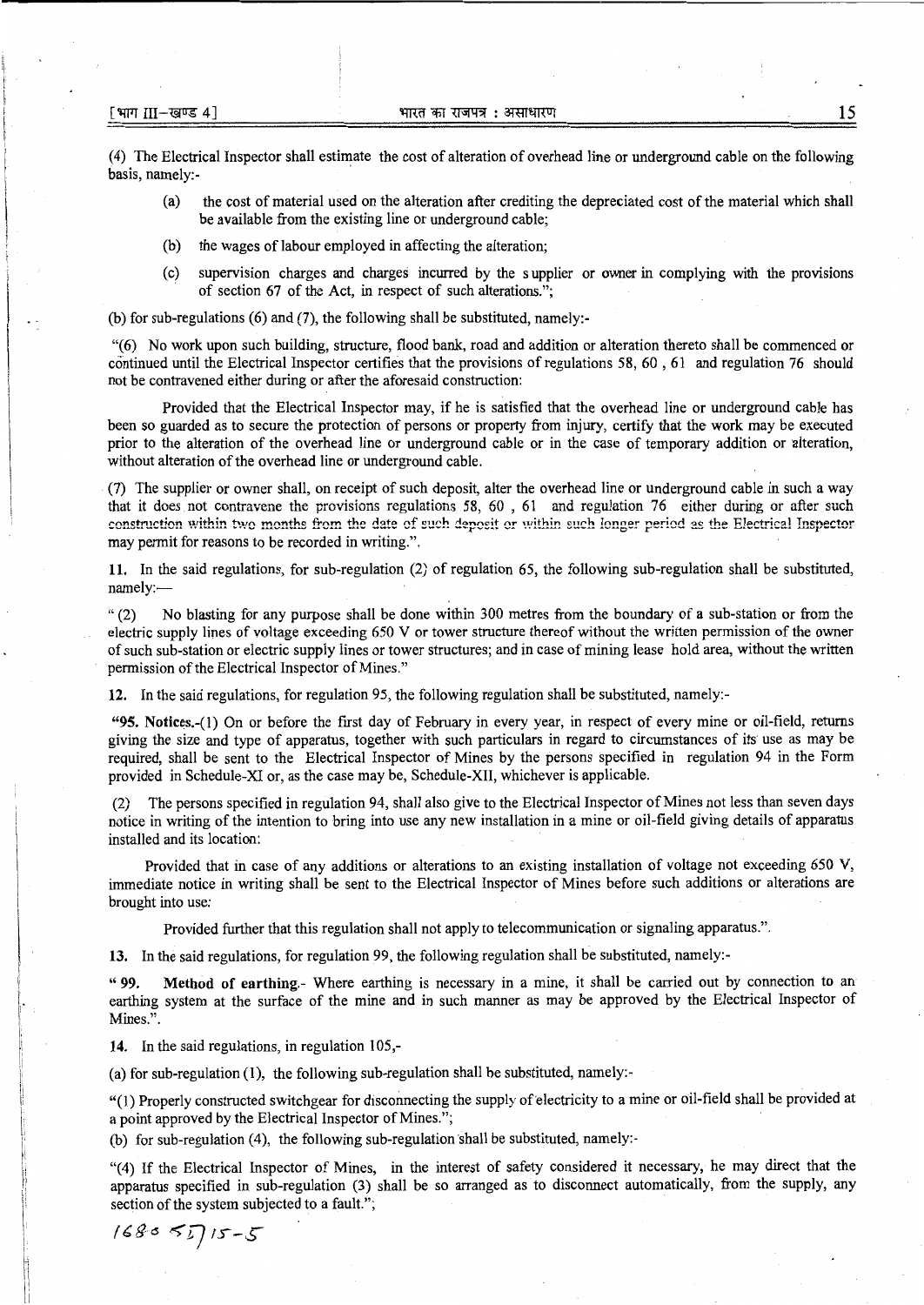(c) for sub-regulation (6), the following sub-regulation, shall be substituted, namely:—

"(6) If the Electrical Inspector of Mines feels it appropriate, the motor shall be controlled by a switchgear to disconnect automatically the supply in the event of conditions of oyer-current, over-voltage and single phasing.".

/ •I

·i

15. In the said regulations, for sub-regulation (9) of regulation 110, the following sub-regulation shall be substituted, namely:-

" (9) Any such disconnection or reconnection of the supply shall be noted in the log sheet which shall be maintained in the form set out in Schedule-XIII and shall be reported to the Electrical Inspector of Mines.".

16. In the said regulations, in sub-regulation (1) of regulation 115, for the word "Inspector" wherever they occur, the words " Electrical Inspector of Mines" shall be substituted.

17. In the said regulations, for sub-regulation (2) of regulation 116, the following shall be substituted, namely:-

" (2) The Electrical Inspector or the Elecrical Inspector of Mines may, by order for reasons to be recorded in writing, allow deviations in respect of matters referred to in regulations 12 to 17, regulation 28, sub-regulation (2), (3) and (5) of regulation 35, sub-regulation  $(3)$  of regulation 36, clause (i) to (iv) of regulation 37, clause (xii) of regulation 41, regulation 43, sub-regulation  $(2)$  of regulation 44, regulation 46, regulations 52 to 54, regulations 57 to 61, regulation 65, regulation 72, regulation 74, regulations 78 to 91, regulation 102, sub-regulation (6),  $(8)$  and  $(10)$  of regulation 107 and regulation J 14.

*Explanation.-* Every order allowing the deviations by the Electrical Inspector or the Electrical Inspector of Mines under this sub-regulation shall be placed before the Central Government or, as the case may be, the State Government which may disallow or revise such deviations.".

18. In the said regulations, in Schedule IV relating to Forms of Inspection Report,—

(a) under the sub-heading "FORM I (Installations of voltage up to and including  $250V$ )",-

 $(i)$  for the portion-

"Report No. Date of Inspection \_\_\_\_\_ \_

Date of Last Inspection

the following shall be substituted, namely: $-$ 

"Report No. Date of inspection by Electrical Inspector or self-certification by owner

Date of last inspection or self-certification

(ii) after the Table, for the portion--

"Signature of the Inspecting Officer/

Name .............................. .

Designation .........................

File No. ............................

Copy forwarded to Chief Electrical Inspector for ................................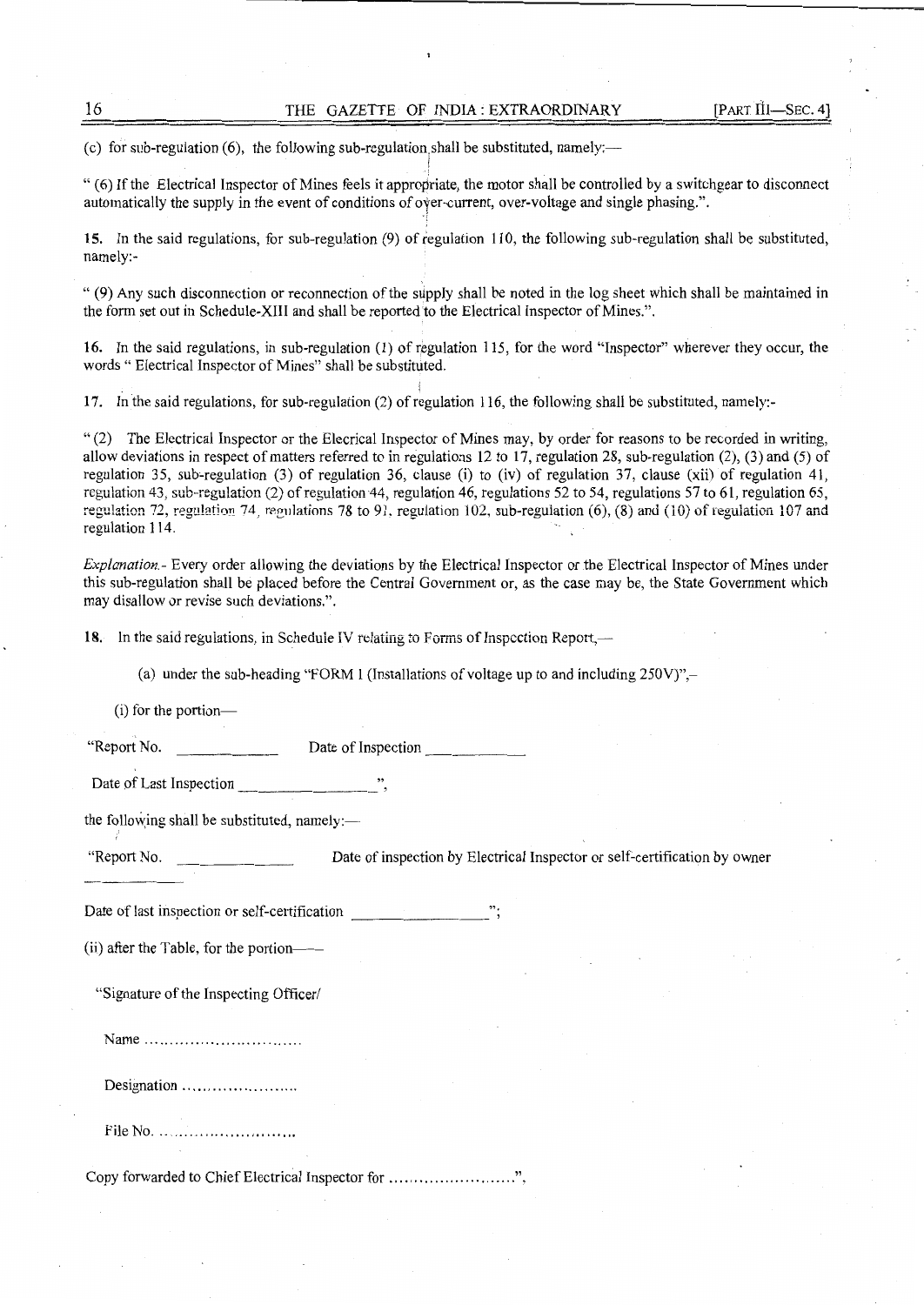| [भाग 111−खण्ड 4]<br>भारत का राजपत्र : असाधारण                                                                  | 17 |
|----------------------------------------------------------------------------------------------------------------|----|
| the following shall be substituted, namely:-                                                                   |    |
| "Signature of the Inspecting Officer/ Self-certifying supplier or owner                                        |    |
| Name                                                                                                           |    |
| Designation                                                                                                    |    |
| File No. $\dots \dots \dots \dots \dots \dots \dots$                                                           |    |
|                                                                                                                |    |
| (b) under the sub-heading "FORM II (Installations of voltage level more than 250V up to and including 650V)",- |    |
| (i) for the portion-                                                                                           |    |
| "Report No.<br>Date of Inspection                                                                              |    |
|                                                                                                                |    |
| the following shall be substituted, namely:-                                                                   |    |
| owner                                                                                                          |    |
| Date of last inspection or self-certification ";                                                               |    |
| (ii) after the Table, for the portion-                                                                         |    |
| "Signature of the Inspecting Officer/                                                                          |    |
| Name                                                                                                           |    |
|                                                                                                                |    |
| File No.                                                                                                       |    |
|                                                                                                                |    |
| the following shall be substituted, namely:-                                                                   |    |
| "Signature of the Inspecting Officer/ Self-certifying supplier or owner                                        |    |
| Name                                                                                                           |    |
|                                                                                                                |    |
|                                                                                                                |    |
|                                                                                                                |    |
| (c) under the sub-heading "FORM III (Installations of voltage exceeding 650V)",-                               |    |
| (i) for the portion-                                                                                           |    |
| Date of Inspection<br>"Report No.<br><u> 1980 - John Barnett, mars et al.</u>                                  |    |
| Date of Last Inspection                                                                                        |    |
|                                                                                                                |    |